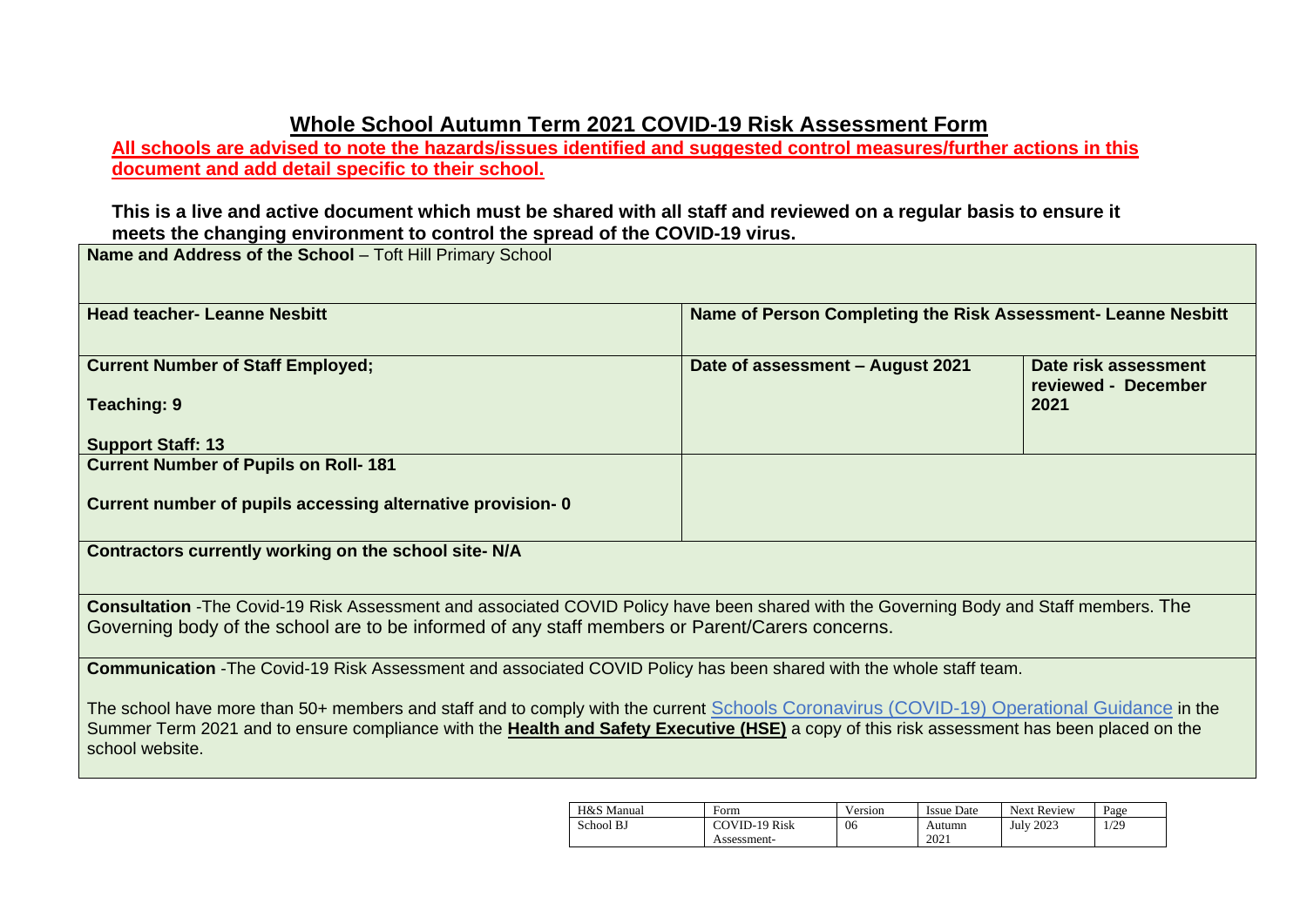Persons covered by this assessment – **The School Community, visitors, professionals, and contractors working in/attending the school site to provide support etc.**

COVID-19 is a virus which has serious effects which debilitates those who have caught it and causes immense distress both physically and mentally. The UK has suffered huge fatality rates.

The virus is thought to spread mainly from person-to-person.

- Between people who are in close contact with one another (within about 6 feet).
- Through respiratory droplets produced when an infected person coughs, sneezes, or talks.
- These droplets can land in the mouths or noses of people who are nearby or possibly be inhaled into the lungs.
- COVID-19 may be spread by people who are not showing symptoms.

| <b>RISK RATING</b> |                                             | Likelihood                           |                                      |                                      |  |  |
|--------------------|---------------------------------------------|--------------------------------------|--------------------------------------|--------------------------------------|--|--|
|                    |                                             | Probable                             | <b>Possible</b>                      | Remote                               |  |  |
|                    |                                             | Occurs repeatedly, to be expected or | Could occur sometime or effect a few | Unlikely to occur or not many people |  |  |
|                    |                                             | could affect large number of people  | people                               | to be affected                       |  |  |
|                    | <b>Major</b>                                | High                                 | High                                 | Medium                               |  |  |
| Impact             | Major injury, permanent disability, or ill- |                                      |                                      |                                      |  |  |
|                    | health                                      |                                      |                                      |                                      |  |  |
|                    | <b>Severe</b>                               | High                                 | Medium                               | Low                                  |  |  |
|                    | Injury requiring medical treatment          |                                      |                                      |                                      |  |  |
|                    | <b>Minor</b>                                | Medium                               | Low                                  | Low                                  |  |  |
|                    | First aid treatment                         |                                      |                                      |                                      |  |  |

The school are following the guidance [Schools coronavirus \(COVID-19\) operational guidance](https://www.gov.uk/government/publications/actions-for-schools-during-the-coronavirus-outbreak/schools-coronavirus-covid-19-operational-guidance) and where applicable guidance for [Early Years,](https://www.gov.uk/government/publications/coronavirus-covid-19-early-years-and-childcare-closures/actions-for-early-years-and-childcare-providers-during-the-covid-19-pandemic) [Further Education Colleges](https://www.gov.uk/government/publications/coronavirus-covid-19-maintaining-further-education-provision/further-education-covid-19-operational-guidance) and [Special Schools.](https://www.gov.uk/government/publications/guidance-for-full-opening-special-schools-and-other-specialist-settings/send-and-specialist-settings-additional-covid-19-operational-guidance-applies-after-step-4)

Public Health England advice systems of controls to minimize coronavirus (COVID-19) risks in school environments, the school are adhering to the four key current systems of control;

- 1. Ensure good hygiene for everyone.
- 2. Maintain appropriate cleaning regimes.
- 3. Keep occupied spaces well ventilated.
- 4. Follow public health advice on testing, self-isolation and managing confirmed cases of COVID-19.

[COVID-19 will be a feature of our lives for the foreseeable future, so we need to learn to live with it and manage the risk to](https://www.gov.uk/guidance/covid-19-coronavirus-restrictions-what-you-can-and-cannot-do?fbclid=IwAR05JnKHSGCw44PjqCdklSq0TdZNY55Qqf_5_MDleT_oAMdmVYhPVoGwdgU)  ourselves and others-Coronavirus: how [to stay safe and help prevent the spread.](https://www.gov.uk/guidance/covid-19-coronavirus-restrictions-what-you-can-and-cannot-do?fbclid=IwAR05JnKHSGCw44PjqCdklSq0TdZNY55Qqf_5_MDleT_oAMdmVYhPVoGwdgU)

| H&S Manual | Form                 | V ersion | <b>Issue Date</b> | <b>Next Review</b> | Page |
|------------|----------------------|----------|-------------------|--------------------|------|
| School BJ  | <b>COVID-19 Risk</b> | 06       | Autumn            | <b>July 2023</b>   | 2/29 |
|            | Assessment-          |          | 202 <sub>1</sub>  |                    |      |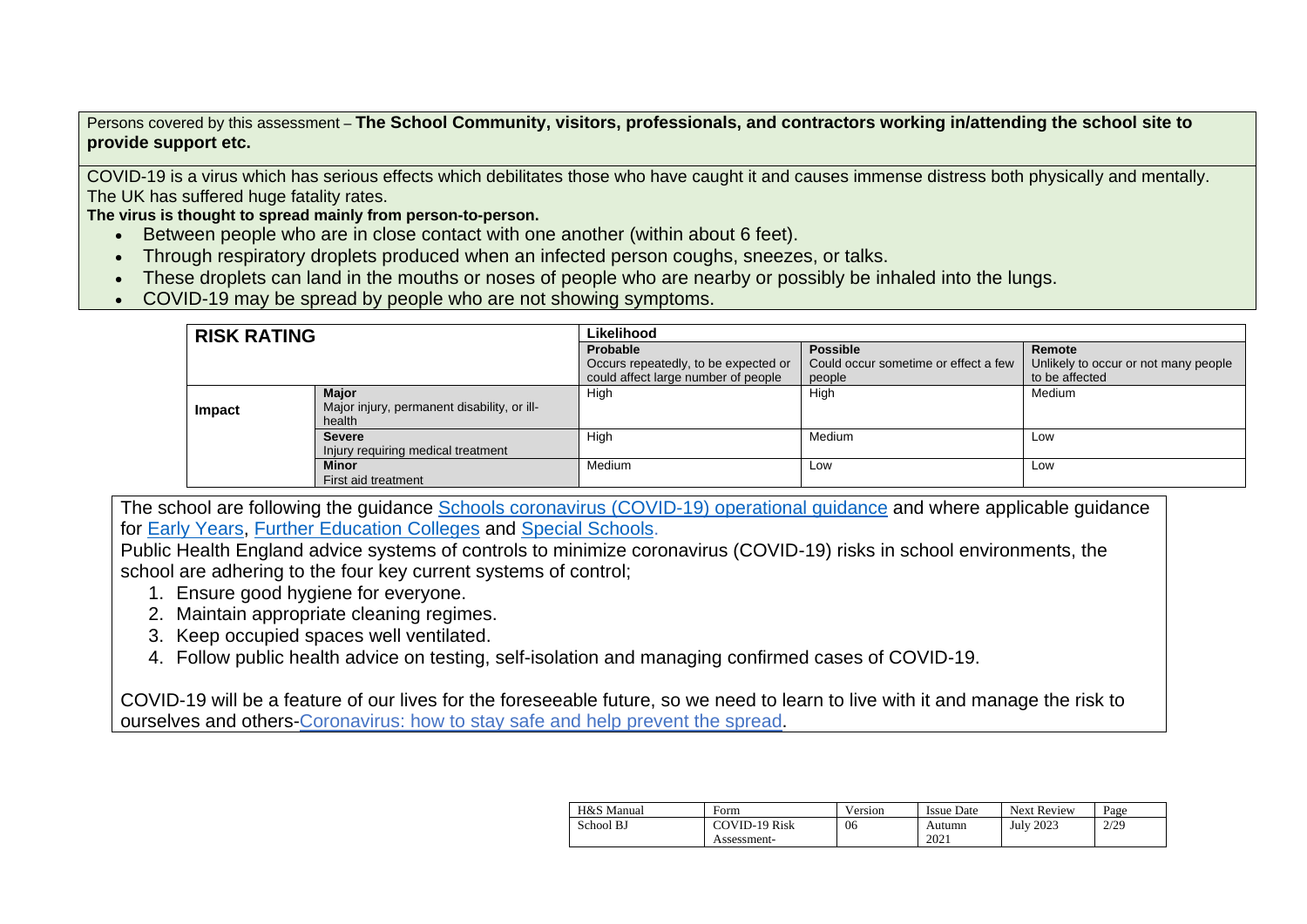| Hazards / issue                                                 | <b>Risk</b><br>rating<br>H/M/L | <b>Recommended controls</b>                                                                                                                                                                                                                                                                                                                                                                                                                                                                                                                                                                                                                                                                                                                                                                                                                                                                     | Yes/No<br>$(x \vee$ if in<br>place)                                                          | Further action to be taken during the<br>Autumn Term 2021.                                                                                                                                                                                                                                                                                                                                                                                                                                                                                                                                                                                                                                                                                                                                                                                                                                                                                                                                                                                                                                                               |               |                             | By whom<br>& when               | <b>Risk</b><br>Rating<br>H/M/L |
|-----------------------------------------------------------------|--------------------------------|-------------------------------------------------------------------------------------------------------------------------------------------------------------------------------------------------------------------------------------------------------------------------------------------------------------------------------------------------------------------------------------------------------------------------------------------------------------------------------------------------------------------------------------------------------------------------------------------------------------------------------------------------------------------------------------------------------------------------------------------------------------------------------------------------------------------------------------------------------------------------------------------------|----------------------------------------------------------------------------------------------|--------------------------------------------------------------------------------------------------------------------------------------------------------------------------------------------------------------------------------------------------------------------------------------------------------------------------------------------------------------------------------------------------------------------------------------------------------------------------------------------------------------------------------------------------------------------------------------------------------------------------------------------------------------------------------------------------------------------------------------------------------------------------------------------------------------------------------------------------------------------------------------------------------------------------------------------------------------------------------------------------------------------------------------------------------------------------------------------------------------------------|---------------|-----------------------------|---------------------------------|--------------------------------|
|                                                                 |                                | 1) Transmission within the school community                                                                                                                                                                                                                                                                                                                                                                                                                                                                                                                                                                                                                                                                                                                                                                                                                                                     |                                                                                              |                                                                                                                                                                                                                                                                                                                                                                                                                                                                                                                                                                                                                                                                                                                                                                                                                                                                                                                                                                                                                                                                                                                          |               |                             |                                 |                                |
| <b>Transmission of</b><br>COVID-19 in the<br><b>Autumn Term</b> | H                              | -NHS COVID-19 Vaccination -<br>programme has commenced<br>throughout the UK.<br>-Pregnant staff are aware that<br>they can get vaccinated against<br>COVID-19 if aged 18 or over.<br>-A register is in place at the<br>school identifying staff members<br>who have received the<br>vaccination for COVID-19.<br>-Staff, Parents/Carers are aware<br>of the symptoms of COVID-19.<br>- The school have provided Staff,<br>Parents and Carers with an e-<br>mail address/contact details to<br>report a positive LFD/PCR test in<br>and out of school hours. The e-<br>mail address and contact details<br>are monitored on at least a daily<br>basis.<br>-Staff/ pupils who are<br>experiencing coronavirus<br>(COVID-19) symptoms, will not<br>attend the school and advised to<br>self-isolate. Staff/Parent/Carers<br>are advised to arrange a PCR<br>test. where symptoms are<br>presented. | $\checkmark$<br>$\checkmark$<br>$\checkmark$<br>$\checkmark$<br>$\checkmark$<br>$\checkmark$ | -Remind all staff on their return to<br>school that the NHS COVID-19<br>Vaccination programme can still be<br>accessed-Book or manage your<br>coronavirus (COVID-19) vaccination.<br>-Ensure that the COVID-19 staff<br>vaccination register is kept up to date<br>during the Autumn Term 2021.<br>-Staff to be made aware that -A booster<br>vaccine programme is expected to be<br>rolled out from September 2021.<br>-Staff and Parents/Carers to be<br>reminded via the schools'<br>communication links that they must not<br>attend the school, even if they are<br>feeling better, until they receive their<br>PCR test results.<br>-Where coronavirus symptoms<br>presented Staff and Parents/Carers<br>advised to follow the Stay at home:<br>guidance for households with possible<br>or confirmed coronavirus (COVID-19)<br>infection.<br>-Staff and Parents/Carers to be<br>reminded to report the LFD/PCR results<br>to NHS Test and Trace.<br>-If the PCR test is negative the<br>staff/pupil can return to school.<br>-Where a positive case is identified NHS<br>Test & Trace will contact those who test |               |                             | Headteacher                     | M                              |
|                                                                 |                                | H&S Manual<br>School BJ                                                                                                                                                                                                                                                                                                                                                                                                                                                                                                                                                                                                                                                                                                                                                                                                                                                                         |                                                                                              | Form<br><b>COVID-19 Risk</b>                                                                                                                                                                                                                                                                                                                                                                                                                                                                                                                                                                                                                                                                                                                                                                                                                                                                                                                                                                                                                                                                                             | Version<br>06 | <b>Issue Date</b><br>Autumn | Next Review<br><b>July 2023</b> | Page<br>3/29                   |

Assessment-

2021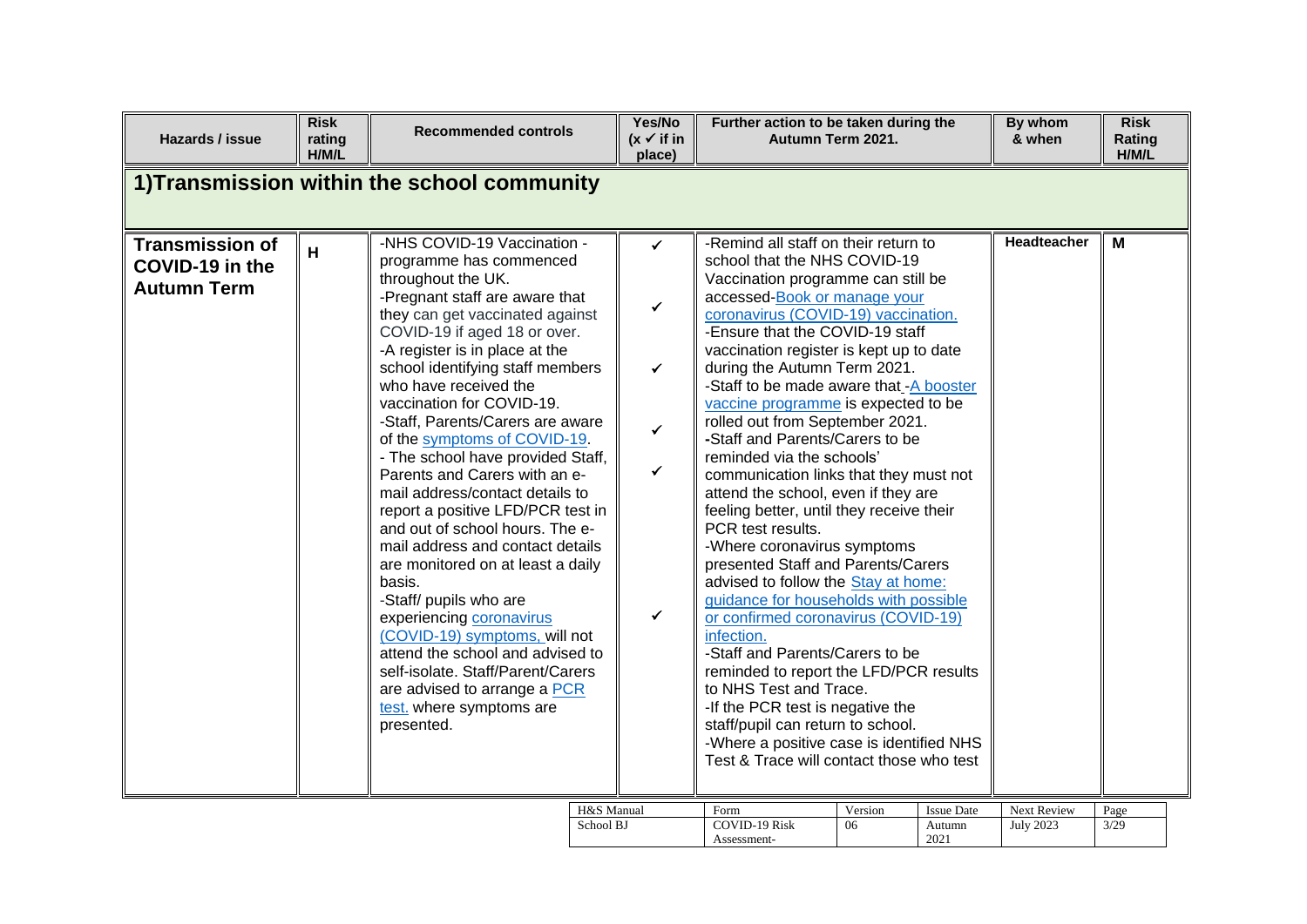| Hazards / issue | <b>Risk</b><br>rating<br>H/M/L | <b>Recommended controls</b>                                                                                                                                                                                                                                                                                                                                                                                                                                                                                            | Yes/No<br>$(x \checkmark)$ if in<br>place) | Further action to be taken during the<br>Autumn Term 2021.                                                                                                                                                                                                                                                                                                                                                                                                                                                                                                                                                                                                                                                                                                                                                                                                                                                                                                                                                                                                                       | By whom<br>& when | <b>Risk</b><br>Rating<br>H/M/L |
|-----------------|--------------------------------|------------------------------------------------------------------------------------------------------------------------------------------------------------------------------------------------------------------------------------------------------------------------------------------------------------------------------------------------------------------------------------------------------------------------------------------------------------------------------------------------------------------------|--------------------------------------------|----------------------------------------------------------------------------------------------------------------------------------------------------------------------------------------------------------------------------------------------------------------------------------------------------------------------------------------------------------------------------------------------------------------------------------------------------------------------------------------------------------------------------------------------------------------------------------------------------------------------------------------------------------------------------------------------------------------------------------------------------------------------------------------------------------------------------------------------------------------------------------------------------------------------------------------------------------------------------------------------------------------------------------------------------------------------------------|-------------------|--------------------------------|
|                 |                                | -Staff and Parents/Carers follow<br>the sickness absence procedure<br>in place at the school<br>-Staff and Pupil attendance<br>records maintained each day.<br>-All staff and pupils adhere to<br>any instructions, advice,<br>guidance, and site rules provided<br>to them.<br>-Identified staff and pupils are<br>participating in voluntary Lateral<br>Flow Device testing twice weekly<br>during the autumn term.<br>-Weekly updates circulated to<br>Headteachers by Jim Murray-<br>Head of Education and Skills. | ✓<br>✔<br>✓<br>$\checkmark$<br>✓           | positive - or their parent or legal<br>guardian - to identify close contacts.<br>-Staff and Parents/Carers advised to<br>report the outcome of their LFD/PCR<br>tests results to the school via the<br>previously agreed route.<br>-NHS Test and Trace are now<br>responsible for contacting close<br>contacts.<br>-Contingency framework in place to<br>ensure safe staffing levels are<br>achievable, agreed established and<br>monitored appropriate to group sizes/<br>pupil needs and the activities being<br>undertaken.<br>-Where a parent/carer insists that a<br>pupil attends the school, the<br>Headteacher can take the decision to<br>refuse the pupil entry into school if, in<br>the Headteachers reasonable<br>judgement, it is necessary to protect<br>other pupils and staff from possible<br>infection of COVID-19.<br>-Staff to be advised to continue to make<br>sensible decisions regarding their<br>proximity to others both in class and<br>when working with colleagues.<br>-Where concerns are raised with the<br>number of positive cases within the |                   |                                |
|                 |                                |                                                                                                                                                                                                                                                                                                                                                                                                                                                                                                                        |                                            | school community contact the DfE                                                                                                                                                                                                                                                                                                                                                                                                                                                                                                                                                                                                                                                                                                                                                                                                                                                                                                                                                                                                                                                 |                   |                                |

| H&S Manual | Form                 | Version | Issue Date | <b>Next Review</b> | Page |
|------------|----------------------|---------|------------|--------------------|------|
| School BJ  | <b>COVID-19 Risk</b> | 06      | Autumn     | <b>July 2023</b>   | 4/29 |
|            | Assessment-          |         | 2021       |                    |      |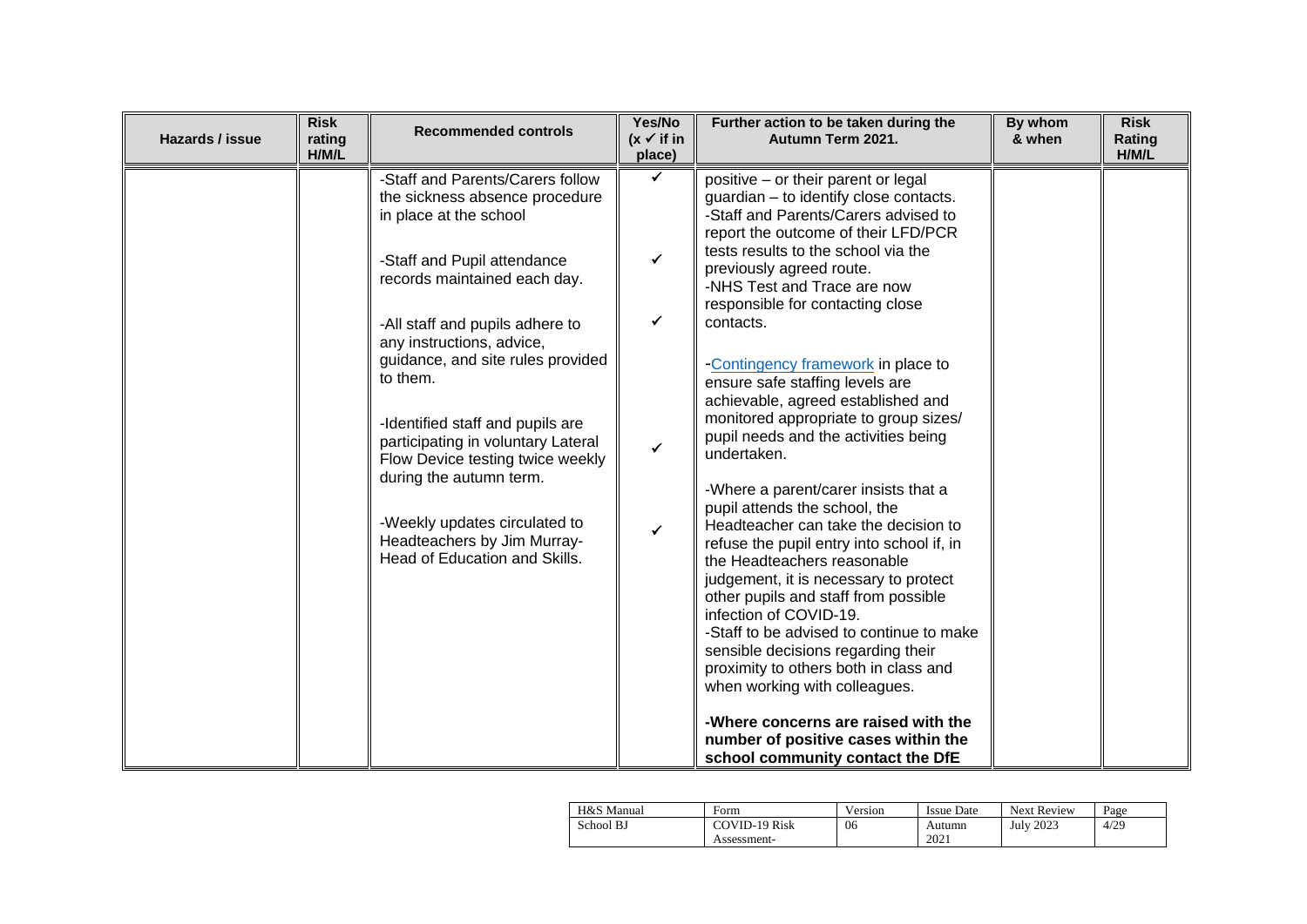| Hazards / issue                                                                           | <b>Risk</b><br>rating<br>H/M/L | <b>Recommended controls</b>                                                                                                                                                                                                                                                                                                                                                                                                                                                                                                                                                                                                                                                                                                                                                                                        | Yes/No<br>$(x \vee$ if in<br>place)                                          | Further action to be taken during the<br>Autumn Term 2021.                                                                                                                                                                                                                                                                                                                                                                                                                                                                                                                                                                                                                                                                                                                                                                                                                                             | By whom<br>& when | <b>Risk</b><br>Rating<br>H/M/L |
|-------------------------------------------------------------------------------------------|--------------------------------|--------------------------------------------------------------------------------------------------------------------------------------------------------------------------------------------------------------------------------------------------------------------------------------------------------------------------------------------------------------------------------------------------------------------------------------------------------------------------------------------------------------------------------------------------------------------------------------------------------------------------------------------------------------------------------------------------------------------------------------------------------------------------------------------------------------------|------------------------------------------------------------------------------|--------------------------------------------------------------------------------------------------------------------------------------------------------------------------------------------------------------------------------------------------------------------------------------------------------------------------------------------------------------------------------------------------------------------------------------------------------------------------------------------------------------------------------------------------------------------------------------------------------------------------------------------------------------------------------------------------------------------------------------------------------------------------------------------------------------------------------------------------------------------------------------------------------|-------------------|--------------------------------|
|                                                                                           |                                |                                                                                                                                                                                                                                                                                                                                                                                                                                                                                                                                                                                                                                                                                                                                                                                                                    |                                                                              | helpline on 0800 046 8687 and<br>selecting option 1.                                                                                                                                                                                                                                                                                                                                                                                                                                                                                                                                                                                                                                                                                                                                                                                                                                                   |                   |                                |
| <b>Staff/Pupils</b><br>identified as<br>close contacts<br>by NHS Test and<br><b>Trace</b> | M                              | -From the 16 <sup>th</sup> August 2021, staff<br>who are fully vaccinated or<br>pupils under the age of 18 years<br>old will no longer be required to<br>self-isolate if they are contacted<br>by NHS Test and Trace as a<br>close contact of a positive<br>COVID-19 case.<br>-A register is in place at the<br>school identifying staff members<br>that have received the<br>vaccination for COVID-19.<br>-Staff who are not fully<br>vaccinated will have to isolate if<br>they are identified by NHS Test<br>and Trace as being a close<br>contact.<br>- The school is no longer<br>expected to undertake contact<br>tracing. Close contacts will now<br>be identified via NHS Test and<br>Trace.<br>-Contact Tracing for Step 4<br><b>Onwards Frequently Asked</b><br>questions read where need<br>identified. | $\checkmark$<br>$\checkmark$<br>$\checkmark$<br>$\checkmark$<br>$\checkmark$ | -Staff/Pupils identified as close contacts<br>will be contacted by NHS Test and<br>Trace and advised to take a PCR test.<br>-Close contacts within schools etc. will<br>be traced by NHS Test and Trace<br>where the positive case specifically<br>identifies the individual as having been<br>a close contact.<br>-Staff/Pupils identified as close contact<br>will not need to self-isolate while they<br>are awaiting their test results.<br>-If the PCR result is positive, the<br>individual must isolate, and NHS Test<br>and Trace will work with the staff/pupil<br>to identify their close contacts.<br>-The school will continue to keep a<br>record of pupils and staff known to be<br>symptomatic or to have tested positive,<br>so that they can provide assistance if<br>contacted by NHS Track and Trace.<br>-Consideration be given to continuing<br>with seating plans in classrooms. | Headteacher       | L                              |
|                                                                                           |                                | home - Only relevant for staff not pupils                                                                                                                                                                                                                                                                                                                                                                                                                                                                                                                                                                                                                                                                                                                                                                          |                                                                              | 2) Lateral Flow Device (LFD) Asymptomatic Testing Site (ATS) testing in schools and LFD testing at                                                                                                                                                                                                                                                                                                                                                                                                                                                                                                                                                                                                                                                                                                                                                                                                     |                   |                                |

| H&S Manual | Form                 | Version | <b>Issue Date</b> | <b>Next Review</b> | Page |
|------------|----------------------|---------|-------------------|--------------------|------|
| School BJ  | <b>COVID-19 Risk</b> | 06      | Autumn            | July 2023          | 5/29 |
|            | Assessment-          |         | 2021              |                    |      |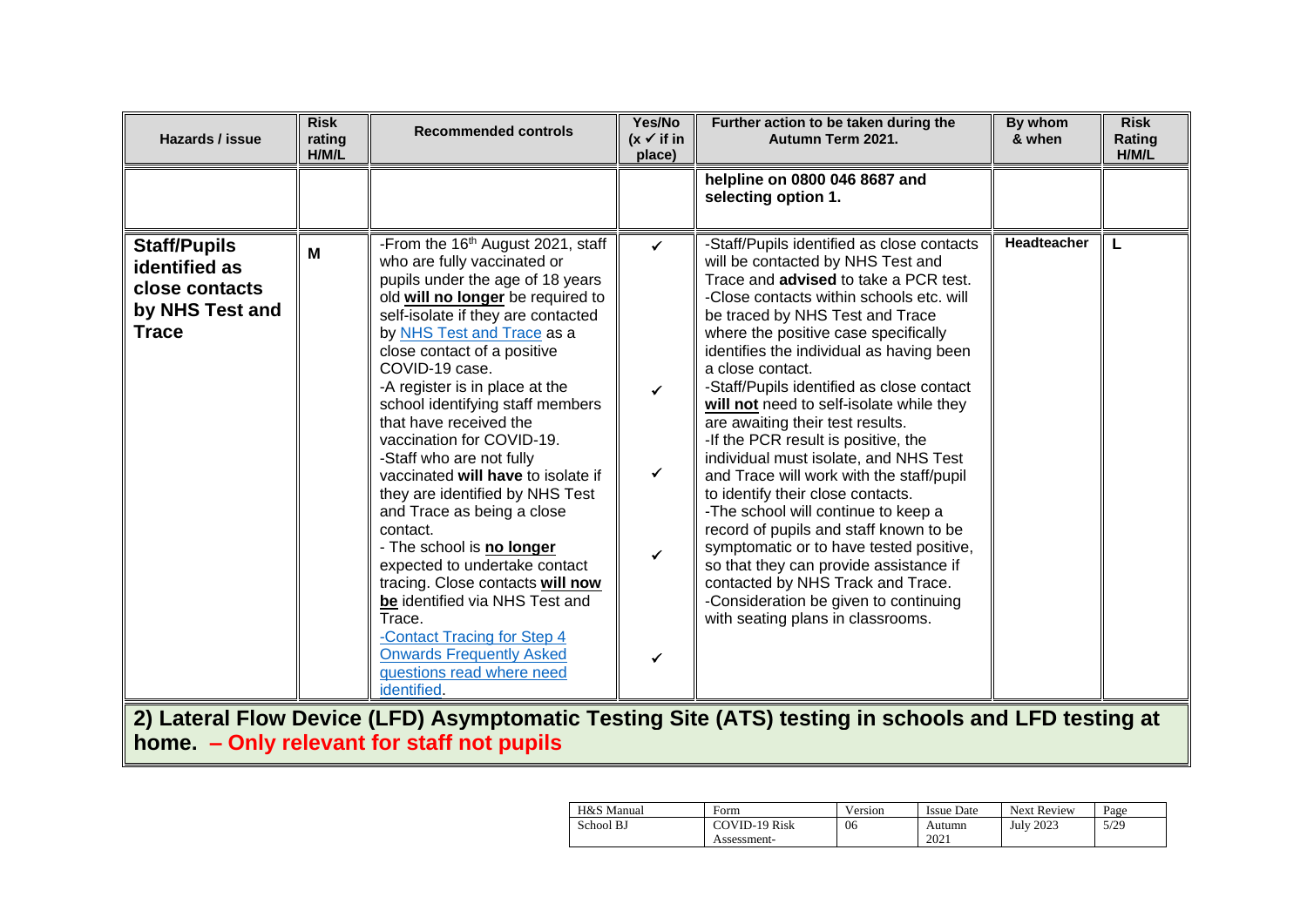| Hazards / issue                                             | <b>Risk</b><br>rating<br>H/M/L | <b>Recommended controls</b>                                                                                                                                                                                                                                                                                                                                                                                                                                                                                                                                                                                                                                                                                                                                                                                                                                                                                                                                                                                                                                                        | Yes/No<br>$(x \vee$ if in<br>place) | Further action to be taken during the<br>Autumn Term 2021.                                                                                                                                                                                                                                                                                                                                                                                                                                                                                                                                                                                                                                                                                                                                                                                                                                                                                          | By whom<br>& when | <b>Risk</b><br>Rating<br>H/M/L |
|-------------------------------------------------------------|--------------------------------|------------------------------------------------------------------------------------------------------------------------------------------------------------------------------------------------------------------------------------------------------------------------------------------------------------------------------------------------------------------------------------------------------------------------------------------------------------------------------------------------------------------------------------------------------------------------------------------------------------------------------------------------------------------------------------------------------------------------------------------------------------------------------------------------------------------------------------------------------------------------------------------------------------------------------------------------------------------------------------------------------------------------------------------------------------------------------------|-------------------------------------|-----------------------------------------------------------------------------------------------------------------------------------------------------------------------------------------------------------------------------------------------------------------------------------------------------------------------------------------------------------------------------------------------------------------------------------------------------------------------------------------------------------------------------------------------------------------------------------------------------------------------------------------------------------------------------------------------------------------------------------------------------------------------------------------------------------------------------------------------------------------------------------------------------------------------------------------------------|-------------------|--------------------------------|
| <b>ATS Pupil LFD</b><br><b>Testing in</b><br><b>Schools</b> | н                              | - Rapid LFD testing remains a<br>vital part of the plan to supress<br>the COVID-19 virus. Schools are<br>following the guidance;<br>Schools COVID-19 operational<br><i>guidance</i><br>-Asymptomatic Testing Site<br>(ATS) set up in an identified area<br>in the school for the start of the<br>Autumn Term 2021 to test pupils<br>who have given consent.<br>-LFD testing programme put in<br>place to test each Secondary<br>school pupils/year group who<br>have volunteered to participate,<br>prior to the start of the school<br>term.<br>-LFD testing carried out at least<br>3 days prior to the start of the<br>Autumn term.<br>-Staff and pupils will wear face<br>coverings in the ATS testing<br>area.<br>-Consenting Secondary school<br>age pupils will complete 2 onsite<br>tests, 3 to 5 days apart, on their<br>return to school in the Autumn<br>Term 2021, before moving to<br>twice weekly LFD tests at home.<br>-Trained staff supervise pupils<br>undertaking a LFD test in the<br>ATS.<br>-Identified staff/pupils are<br>participating in the LFD testing | N/A                                 | N/A for Toft Hill Primary<br>Secondary Schools are required to:<br>- Ensure that consent forms for<br>participation in the LFD testing are sent<br>out to staff/pupils, including consent<br>forms for Year 7's for the Autumn Term<br>2021.<br>-Schools may choose to test new Year<br>7 pupils earlier, including during<br>Summer schools. Following the<br>completion of 2 tests, 3 to 5 days apart<br>the new year 7's can revert to home<br>testing.<br>-Schools can stagger the return of<br>pupils across the first week of the<br>Autumn term to manage the ATS testing<br>on the school site.<br>-Registers to be updated as required for<br>staff/pupils participating in the LFD<br>testing.<br>-Where Secondary age pupils are<br>present, schools are to retain a small<br>asymptomatic testing site (ATS) on-site<br>until further notice so they can offer<br>testing to staff/pupils who are unable to<br>test themselves at home. | Headteacher       | L                              |

| H&S Manual | Form          | Version | <b>Issue Date</b> | <b>Next Review</b> | Page |
|------------|---------------|---------|-------------------|--------------------|------|
| School BJ  | COVID-19 Risk | 06      | Autumn            | <b>July 2023</b>   | 6/29 |
|            | Assessment-   |         | 2021              |                    |      |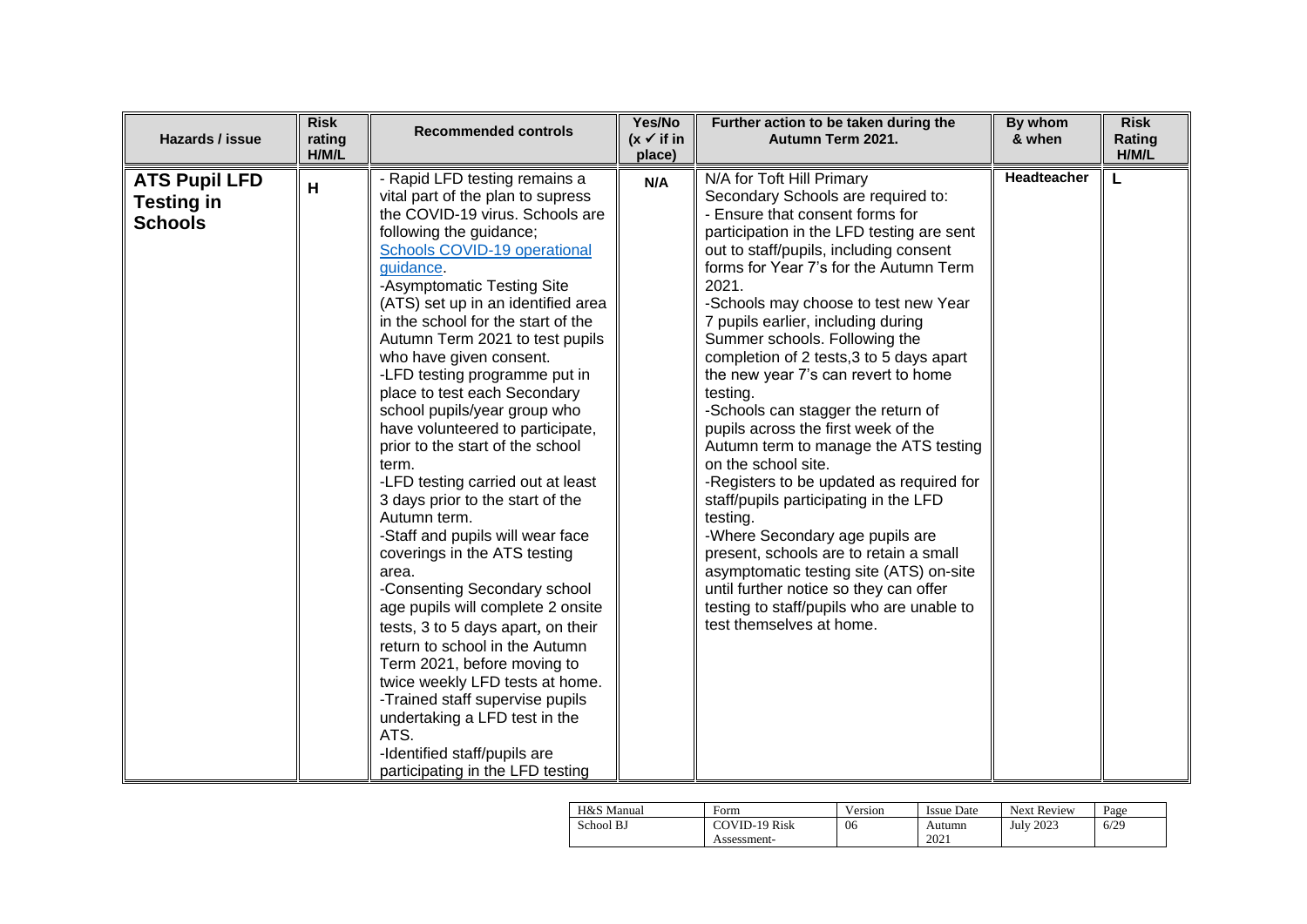| Hazards / issue                                        | <b>Risk</b><br>rating<br>H/M/L | <b>Recommended controls</b>                                                                                                                                                                                                                                                                                                                                                                                                                                                                                                                                                                                    | Yes/No<br>$(x \vee$ if in<br>place) | Further action to be taken during the<br>Autumn Term 2021.                                                                                                                                                                    | By whom<br>& when                  | <b>Risk</b><br>Rating<br>H/M/L |
|--------------------------------------------------------|--------------------------------|----------------------------------------------------------------------------------------------------------------------------------------------------------------------------------------------------------------------------------------------------------------------------------------------------------------------------------------------------------------------------------------------------------------------------------------------------------------------------------------------------------------------------------------------------------------------------------------------------------------|-------------------------------------|-------------------------------------------------------------------------------------------------------------------------------------------------------------------------------------------------------------------------------|------------------------------------|--------------------------------|
|                                                        |                                | voluntary programme in<br>Secondary and Special schools.<br>-LFD participation records are<br>maintained to identify and<br>monitor Staff and Pupils who<br>have given consent to participate<br>in the school/home testing<br>programme;<br>Rapid asymptomatic testing in<br>specialist settings (applies from<br>step 4) and School COVID-19<br>operational guidance followed.<br>-Asymptomatic Testing-Primary<br>age pupils will not be tested with<br>LFDs. PHE have advised there<br>are currently limited public health<br>benefits attached to testing<br>primary pupils with lateral flow<br>devices. |                                     |                                                                                                                                                                                                                               |                                    |                                |
| Staff/Pupil with a<br>recent Covid-19<br>diagnosis     | M                              | - Anyone who has previously<br>received a positive COVID-19<br>PCR test result should not be<br>re-tested within 90 days of<br>that test, unless they develop<br>any new symptoms of<br>COVID-19.                                                                                                                                                                                                                                                                                                                                                                                                              | $\checkmark$                        | -Request evidence of when<br>Staff/Pupil tested positive for<br>COVID-19, testing to commence<br>after 90 days.<br>-LFD testing to recommence after<br>90 days.<br>-LFD testing is to be reviewed at the<br>end of September. | Head<br>Teacher-<br>As<br>required | L                              |
| <b>Pupil ATS</b><br><b>Positive LFD</b><br><b>Test</b> | H                              | -The school report the LFD test<br>results to NHS Test and Trace.<br>-Parents/Carers contacted when<br>a pupil has a positive LFD test<br>result and asked to collect their<br>child.                                                                                                                                                                                                                                                                                                                                                                                                                          | N/A                                 | -Parents/Carers advised to book a PCR<br>test for the pupil.<br>-Parents/Carers advised to report the<br>outcome of the PCR to Test and Trace.<br>- If the PCR test is negative the pupil<br>can return to school.            | Headteacher                        | L                              |

| H&S Manual | Form                 | Version | Issue Date | <b>Next Review</b> | Page |
|------------|----------------------|---------|------------|--------------------|------|
| School BJ  | <b>COVID-19 Risk</b> | 06      | Autumn     | <b>July 2023</b>   | 7/29 |
|            | Assessment-          |         | 2021       |                    |      |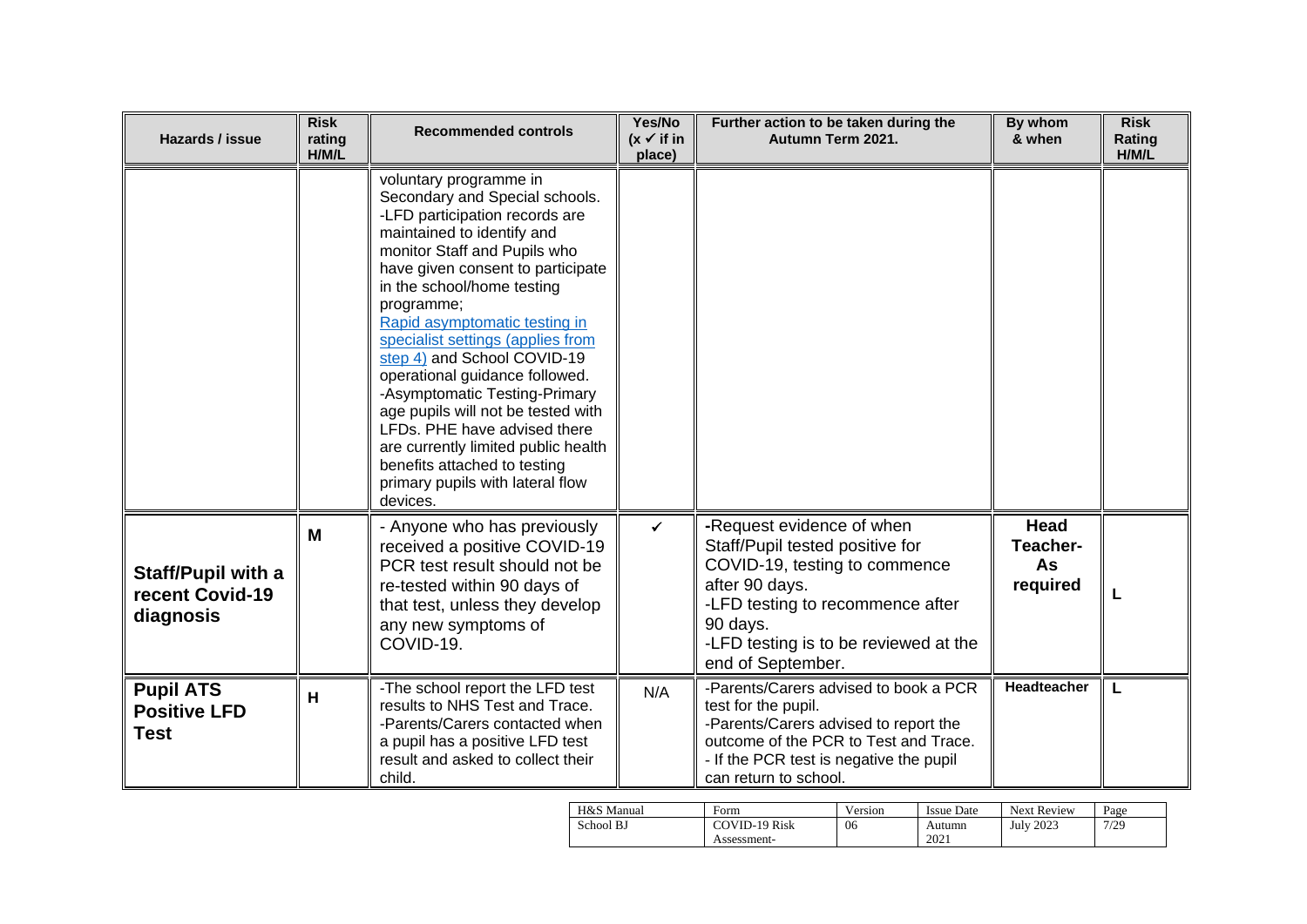| Hazards / issue                               | <b>Risk</b><br>rating<br>H/M/L | <b>Recommended controls</b>                                                                                                                                                                                                                                                                                                                                                                                                                                                                                                                                                                                                                                                                         | Yes/No<br>$(x \vee$ if in<br>place)                        | Further action to be taken during the<br>Autumn Term 2021.                                                                                                                                                                                                                                                                                                                                                                       | By whom<br>& when | <b>Risk</b><br>Rating<br>H/M/L |
|-----------------------------------------------|--------------------------------|-----------------------------------------------------------------------------------------------------------------------------------------------------------------------------------------------------------------------------------------------------------------------------------------------------------------------------------------------------------------------------------------------------------------------------------------------------------------------------------------------------------------------------------------------------------------------------------------------------------------------------------------------------------------------------------------------------|------------------------------------------------------------|----------------------------------------------------------------------------------------------------------------------------------------------------------------------------------------------------------------------------------------------------------------------------------------------------------------------------------------------------------------------------------------------------------------------------------|-------------------|--------------------------------|
|                                               |                                | -The pupil is kept 2m apart from<br>all other pupils and staff whilst<br>on site, where possible, until<br>they are collected by their<br>parents/carers.<br>-Parents/Carers advised to<br>follow the<br>Stay at home: guidance for<br>households with possible or<br>confirmed coronavirus (COVID-<br>19) infection                                                                                                                                                                                                                                                                                                                                                                                |                                                            | -Parents/Carers advised to follow Stay<br>at home: guidance for households with<br>possible or confirmed coronavirus<br>(COVID-19) infection<br>-Parents/Carers reminded to report the<br>results of the PCR test via the school e-<br>mail address/contact details provided by<br>the school. The e-mail address/contact<br>details are monitored by the school on<br>at least a daily basis.                                   |                   |                                |
| Home<br><b>Asymptomatic</b><br><b>Testing</b> | M                              | -The school have provided Staff,<br>Parent and Carers with an e-mail<br>address/contact details to report<br>a positive LFD/PCR test in and<br>out of school hours. The e-mail<br>address and contact details are<br>monitored on at least a daily<br>basis.<br>-The school are following;<br>Primary schools, school-based<br>nurseries and maintained<br>nursery schools.<br><b>Testing for secondary schools</b><br>and FE colleges.<br><b>SEND and specialist settings.</b><br>-Staff and pupils were advised to<br>continue twice weekly testing<br>over the Summer period.<br>-LFD Home testing risk<br>assessment in place.<br>-Primary age pupils will not be<br>tested with LFDs. PHE have | $\checkmark$<br>$\checkmark$<br>$\checkmark$<br>N/A<br>N/A | - Continue to advise Staff, Parents and<br>Carers to report LFD Test results<br>reported via -Report a COVID-19 rapid<br>lateral flow test result.<br>-Parents/Carers of Primary aged pupils<br>are to be reminded that Primary School<br>age pupils should not be undertaking<br>LFD tests at home. Parents/Carers of<br>Primary age pupils presenting with<br>symptoms of COVID-19 are advised to<br>take them for a PCR test. | Headteacher       |                                |

| H&S Manual | Form          | Version | <b>Issue Date</b> | <b>Next Review</b> | Page |
|------------|---------------|---------|-------------------|--------------------|------|
| School BJ  | COVID-19 Risk | 06      | Autumn            | <b>July 2023</b>   | 8/29 |
|            | Assessment-   |         | 2021              |                    |      |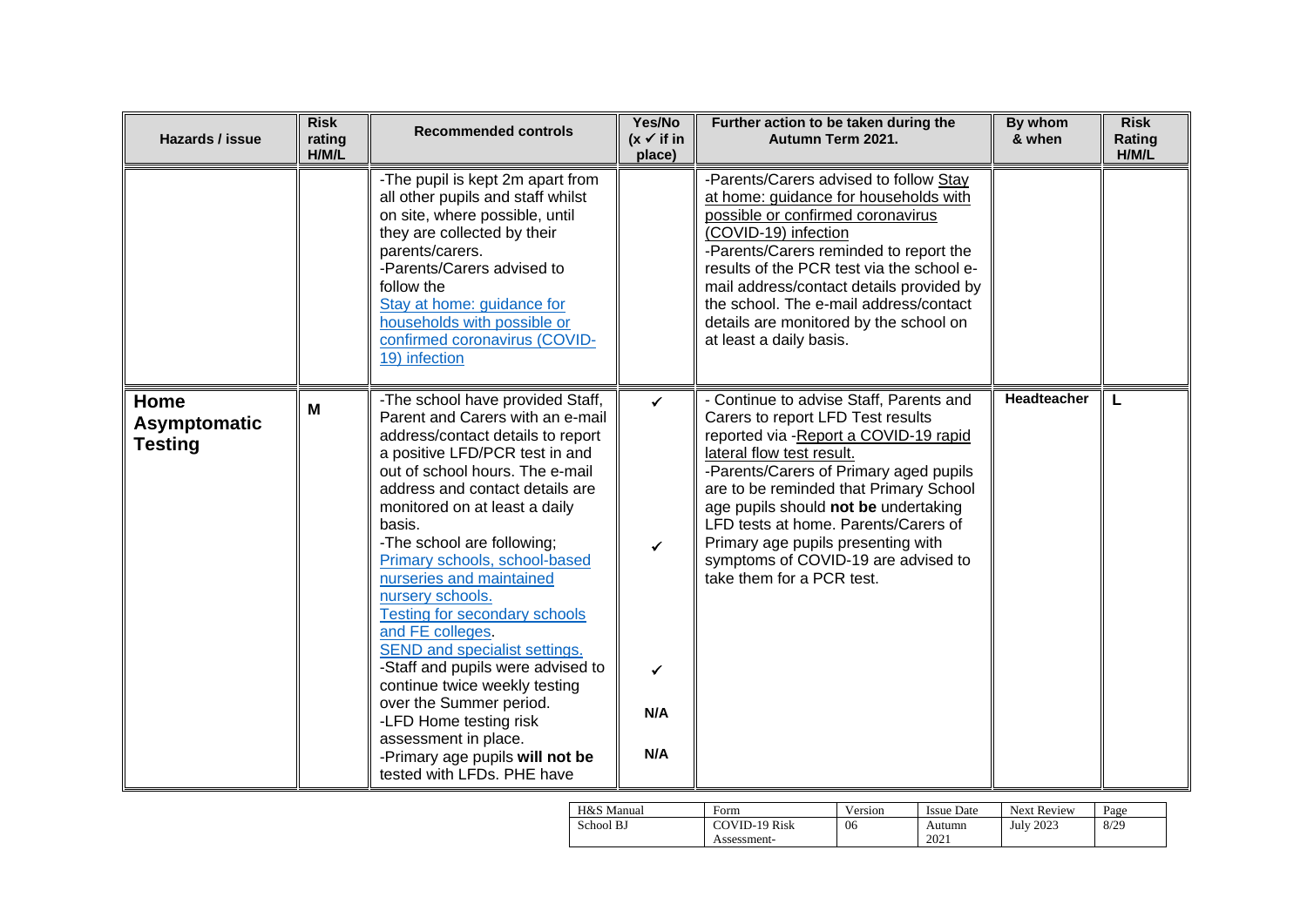| Hazards / issue                                       | <b>Risk</b><br>rating<br>H/M/L | <b>Recommended controls</b>                                                                                                                                                                                                                                                                                                                                                                                                                                                                                                                                                                                               | Yes/No<br>$(x \checkmark)$ if in<br>place) | Further action to be taken during the<br>Autumn Term 2021.                                                                                                                                                                                                                                                                                                                                                                                                                                                             | By whom<br>& when | <b>Risk</b><br>Rating<br>H/M/L |
|-------------------------------------------------------|--------------------------------|---------------------------------------------------------------------------------------------------------------------------------------------------------------------------------------------------------------------------------------------------------------------------------------------------------------------------------------------------------------------------------------------------------------------------------------------------------------------------------------------------------------------------------------------------------------------------------------------------------------------------|--------------------------------------------|------------------------------------------------------------------------------------------------------------------------------------------------------------------------------------------------------------------------------------------------------------------------------------------------------------------------------------------------------------------------------------------------------------------------------------------------------------------------------------------------------------------------|-------------------|--------------------------------|
|                                                       |                                | advised there are currently<br>limited public health benefits<br>attached to testing primary pupils<br>with lateral flow devices.<br>-Primary School age pupils<br>presenting with symptoms of<br>COVID-19 should have a PCR<br>test.<br>-Primary School age pupils will<br>not be undertaking LFD tests at<br>home.<br>-Staff continuing to undertake<br>twice weekly home tests<br>whenever they are on site until<br>the end of September, when this<br>will be reviewed.<br>-Staff, Parents and Carers<br>advised to report LFD Test<br>results reported via -Report a<br>COVID-19 rapid lateral flow test<br>result. | ✓<br>✓<br>✓                                |                                                                                                                                                                                                                                                                                                                                                                                                                                                                                                                        |                   |                                |
| <b>Home Positive</b><br><b>LFD/PCR test</b><br>result | H                              | -Staff and Parents/Carers<br>advised to report the outcome of<br>their LFD/PCR tests results to<br>the school via the previously<br>agreed route.<br>-Staff, and parent/carers are<br>aware to report the LFD/PCR<br>test results via the NHS Online<br>reporting system for both<br>negative, void, and positive test<br>results.                                                                                                                                                                                                                                                                                        | $\checkmark$<br>$\checkmark$               | -Parents/Carers reminded to report the<br>results of the PCR test via the school e-<br>mail address/contact details provided by<br>the school. The e-mail address/contact<br>details are monitored by the school on<br>at least a daily basis.<br>-Staff, and parent/carers are to be<br>reminded to report the test result via the<br>NHS Online Test and Trace reporting<br>system for both negative, void, and<br>positive test results.<br>-- If the PCR test is negative the<br>staff/pupil can return to school. | Headteacher       | L                              |

| H&S Manual | Form                 | Version | Issue Date | <b>Next Review</b> | Page |
|------------|----------------------|---------|------------|--------------------|------|
| School BJ  | <b>COVID-19 Risk</b> | 06      | Autumn     | <b>July 2023</b>   | 9/29 |
|            | Assessment-          |         | 2021       |                    |      |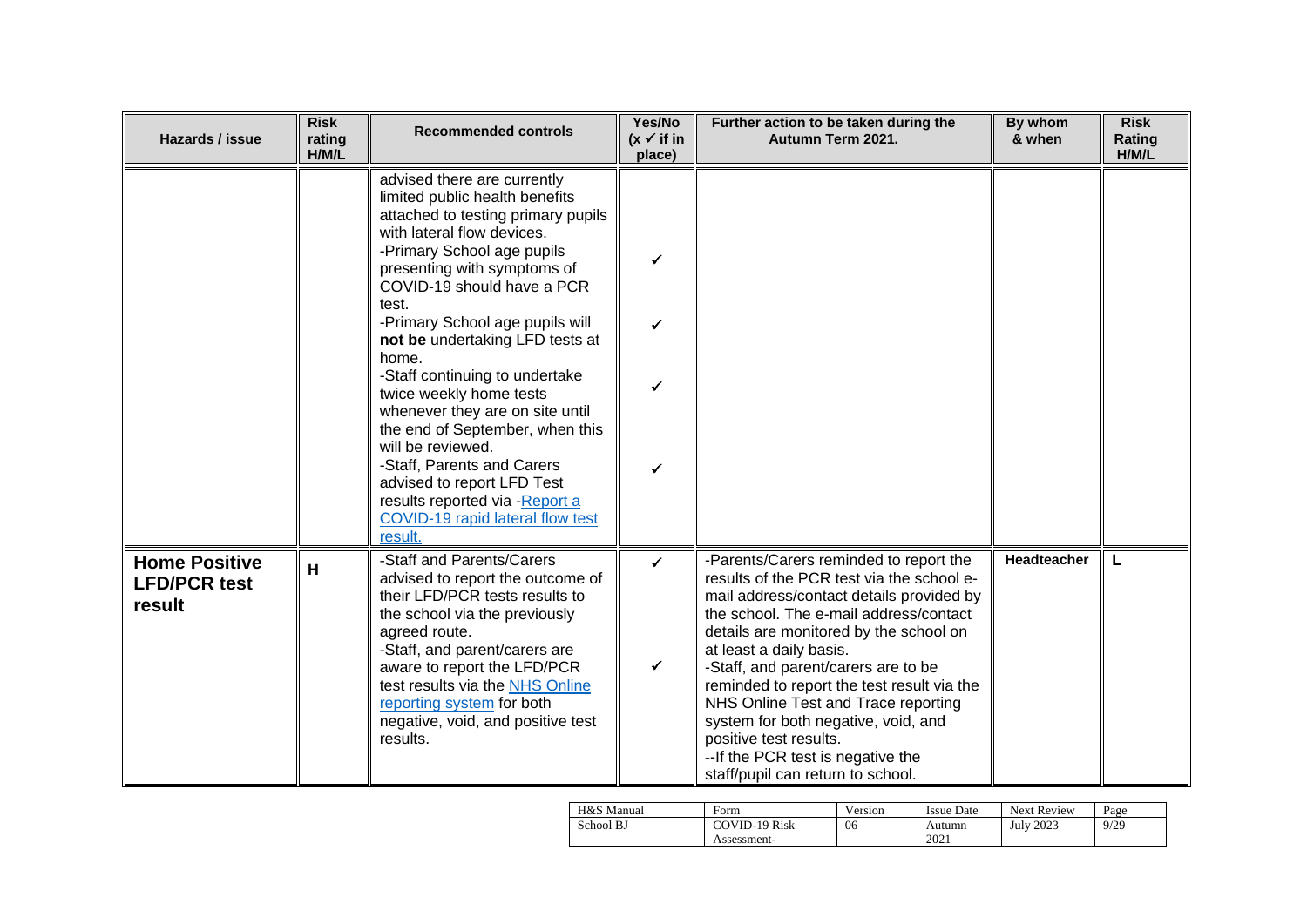| Hazards / issue                  | <b>Risk</b><br>rating<br>H/M/L | <b>Recommended controls</b>                                                                                                                                                                                                                                                                                                                                                                                                                                                                                                                                                                                                                                                                  | Yes/No<br>$(x \vee$ if in<br>place) | Further action to be taken during the<br>Autumn Term 2021.                                                                                                                                                                                                                                                                                                                                                                                                                                                                                                                                                                                                                                                                                           | By whom<br>& when  | <b>Risk</b><br>Rating<br>H/M/L |
|----------------------------------|--------------------------------|----------------------------------------------------------------------------------------------------------------------------------------------------------------------------------------------------------------------------------------------------------------------------------------------------------------------------------------------------------------------------------------------------------------------------------------------------------------------------------------------------------------------------------------------------------------------------------------------------------------------------------------------------------------------------------------------|-------------------------------------|------------------------------------------------------------------------------------------------------------------------------------------------------------------------------------------------------------------------------------------------------------------------------------------------------------------------------------------------------------------------------------------------------------------------------------------------------------------------------------------------------------------------------------------------------------------------------------------------------------------------------------------------------------------------------------------------------------------------------------------------------|--------------------|--------------------------------|
|                                  |                                |                                                                                                                                                                                                                                                                                                                                                                                                                                                                                                                                                                                                                                                                                              |                                     | -Where a positive case is identified NHS<br>Test & Trace will contact those who test<br>positive - or their parent or legal<br>guardian - to identify close contacts.                                                                                                                                                                                                                                                                                                                                                                                                                                                                                                                                                                                |                    |                                |
| COVID-19<br><b>Outbreak</b>      | H                              | -If the school identifies that it has<br>had several positive (PCR)<br>cases within a 14-day period, but<br>has not been contacted by Track<br>and Trace, the school will<br>contact the dedicated DfE advice<br>service on 0800 046 8687, who<br>will escalate it to the local health<br>protection team if necessary and<br>may advise the school to<br>implement its outbreak<br>management plan and<br><b>Contingency framework:</b><br>education and childcare settings<br>-DCC Public Health Team are<br>monitoring all positive cases<br>reported in the County. Where<br>an increase in cases occurs,<br>DCC H&S Team may be<br>contacted to offer support to<br>identified schools. | ✓<br>$\checkmark$                   | -DCC Public Health Team have<br>provided a template COVID-19<br>Outbreak management plan that is to be<br>completed by the Headteacher.<br>-The school may be contacted, by the<br>local health protection teams in<br>response to a local outbreak.<br>-Where an outbreak is identified It may<br>be necessary to reintroduce face<br>coverings for staff and pupils when in<br>classrooms and moving around the<br>school site.<br>-Where an outbreak is identified it may<br>be necessary to reintroduce class<br>bubbles and restrict movement around<br>the building.<br>-Where concerns are raised with the<br>number of positive cases within the<br>school community contact the DfE<br>helpline on 0800 046 8687 and<br>selecting option 1. | <b>Headteacher</b> | L                              |
| 3) Day to day infection control. |                                |                                                                                                                                                                                                                                                                                                                                                                                                                                                                                                                                                                                                                                                                                              |                                     |                                                                                                                                                                                                                                                                                                                                                                                                                                                                                                                                                                                                                                                                                                                                                      |                    |                                |

| H&S Manual | $\pm$ orm     | Version | <b>Issue Date</b> | <b>Next Review</b> | Page  |
|------------|---------------|---------|-------------------|--------------------|-------|
| School BJ  | COVID-19 Risk | 06      | Autumn            | <b>July 2023</b>   | 10/29 |
|            | Assessment-   |         | 2021              |                    |       |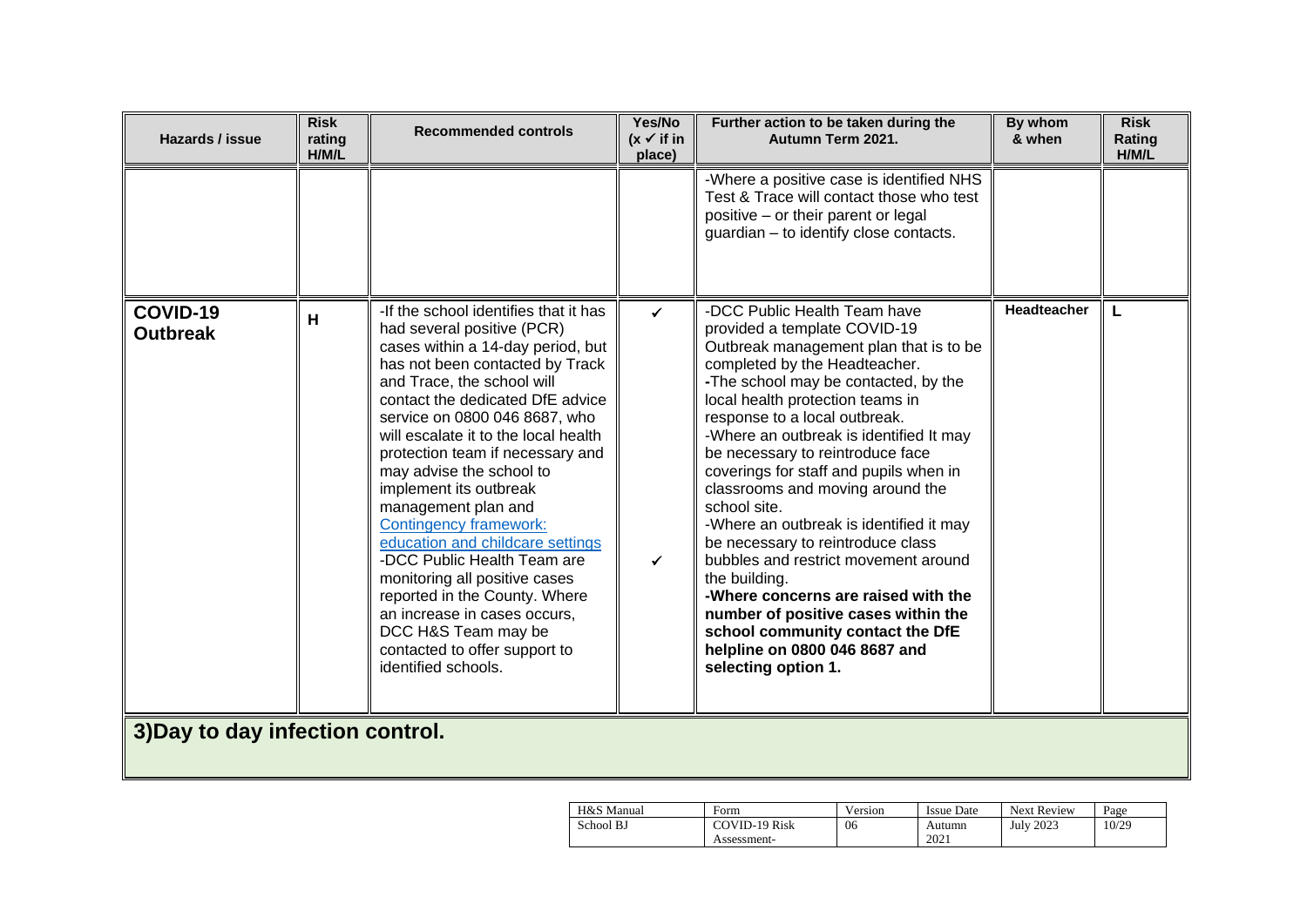| Hazards / issue                               | <b>Risk</b><br>rating<br>H/M/L | <b>Recommended controls</b>                                                                                                                                                                                                                                                                                                                                                                                                                                                                                                                                                                                                                                                                                                                                                                                                                                                                                                                                                                                                                                                                                                                  | Yes/No<br>$(x \checkmark)$ if in<br>place)                                                   | Further action to be taken during the<br>Autumn Term 2021.                                                                                                                                                                                                                                                                                                                                                                                                                                                                                                                                                                                                                                                                                                                                                                                                                                                                                                                                                                                                                                                                                                                                                                                             |               |                             | By whom<br>& when               | <b>Risk</b><br>Rating<br>H/M/L |
|-----------------------------------------------|--------------------------------|----------------------------------------------------------------------------------------------------------------------------------------------------------------------------------------------------------------------------------------------------------------------------------------------------------------------------------------------------------------------------------------------------------------------------------------------------------------------------------------------------------------------------------------------------------------------------------------------------------------------------------------------------------------------------------------------------------------------------------------------------------------------------------------------------------------------------------------------------------------------------------------------------------------------------------------------------------------------------------------------------------------------------------------------------------------------------------------------------------------------------------------------|----------------------------------------------------------------------------------------------|--------------------------------------------------------------------------------------------------------------------------------------------------------------------------------------------------------------------------------------------------------------------------------------------------------------------------------------------------------------------------------------------------------------------------------------------------------------------------------------------------------------------------------------------------------------------------------------------------------------------------------------------------------------------------------------------------------------------------------------------------------------------------------------------------------------------------------------------------------------------------------------------------------------------------------------------------------------------------------------------------------------------------------------------------------------------------------------------------------------------------------------------------------------------------------------------------------------------------------------------------------|---------------|-----------------------------|---------------------------------|--------------------------------|
| <b>Infection Control</b><br>within the school | H                              | -Staff and pupils who experience<br>COVID-19 symptoms or have a<br>positive LFD test whilst at school<br>are sent home as soon as<br>possible and advised to arrange<br>to have a PCR test. -<br>Parents/Carers are contacted to<br>collect pupils from the school<br>site.<br>-Pupils who experience COVID-<br>19 symptoms are to be collected<br>from school as soon as possible.<br>They are kept 2m apart from all<br>other pupils and staff whilst on<br>site, where possible.<br>-If a pupil needs direct personal<br>care until they can return home,<br>staff wear gloves, an apron, and<br>a face mask. Eye protection<br>should also be worn if deemed<br>risk from coughing/spitting/<br>vomiting.<br>-Anyone who comes into close<br>contact with someone with<br>COVID symptoms must wash<br>their hands. They do not need to<br>isolate or get a test unless they<br>develop symptoms themselves.<br>-Staff/ pupils who test positive for<br>COVID 19 should self-isolate for<br>10 days.<br>-Close contacts should take a<br>PCR test but do not need to<br>isolate; they can continue to<br>attend the school setting whilst | $\checkmark$<br>$\checkmark$<br>$\checkmark$<br>$\checkmark$<br>$\checkmark$<br>$\checkmark$ | -Staff to be advised to continue to make<br>sensible decisions regarding their<br>proximity to others both in class and<br>when working with colleagues.<br>-Staff and pupils should avoid using<br>public transport and, wherever possible,<br>be collected by a member of their family<br>or household.<br>--Staff members well being assessed as<br>to whether they are fit enough to make<br>their own way home. Where need<br>identified, next of kin to be contacted.<br>-Close contacts are now identified via<br>NHS Test and Trace, schools are no<br>longer required to undertake contact<br>tracing.<br>-Consideration be given to gradually<br>introducing traditional school life e.g.,<br>whole school/year group assemblies<br>during September.<br>-Slightly staggered start and end times<br>by Key Stage<br>-One way system for collection<br>-One way system to continue in<br>corridors<br>-Mixing within a Key Stage for break<br>times outdoors. Children encouraged to<br>play with children from their class.<br>-Children to sit with own class during<br>lunchtime indoors<br>-Children have consistent seats in class<br>and a seating plan is in place<br>-Children continue to come to school in<br>PE uniform on PE days |               |                             | Headteacher                     | M                              |
|                                               |                                | H&S Manual<br>School BJ                                                                                                                                                                                                                                                                                                                                                                                                                                                                                                                                                                                                                                                                                                                                                                                                                                                                                                                                                                                                                                                                                                                      |                                                                                              | Form<br><b>COVID-19 Risk</b>                                                                                                                                                                                                                                                                                                                                                                                                                                                                                                                                                                                                                                                                                                                                                                                                                                                                                                                                                                                                                                                                                                                                                                                                                           | Version<br>06 | <b>Issue Date</b><br>Autumn | Next Review<br><b>July 2023</b> | Page<br>11/29                  |

Assessment-

2021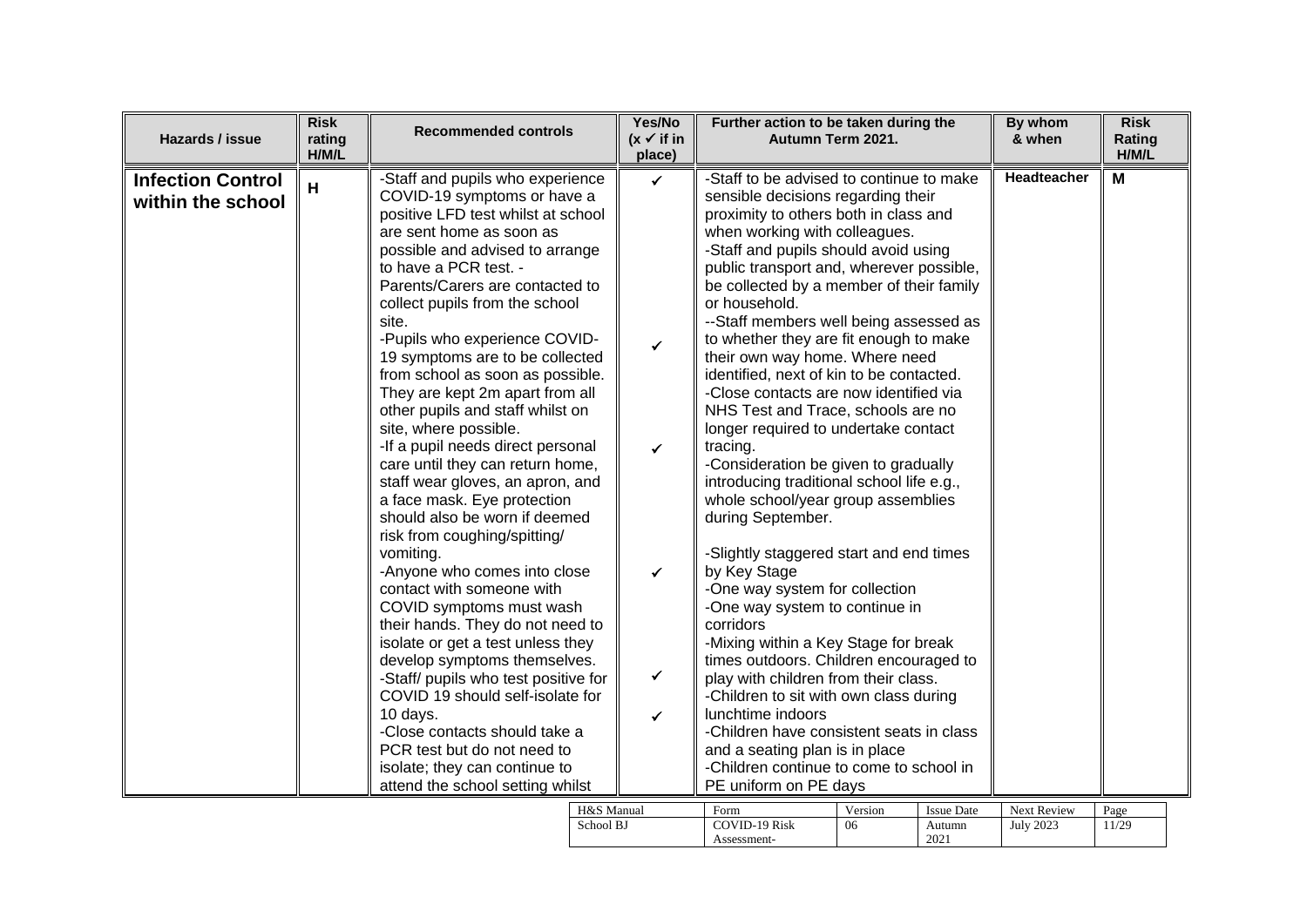| Hazards / issue                                                     | <b>Risk</b><br>rating<br>H/M/L | <b>Recommended controls</b>                                                                                                                                                                                                                     | Yes/No<br>$(x \vee$ if in<br>place)          | Further action to be taken during the<br>Autumn Term 2021.                                                                                                                                                                                                                                                                                                                                                                                                                                                                                                                                     | By whom<br>& when | <b>Risk</b><br>Rating<br>H/M/L |
|---------------------------------------------------------------------|--------------------------------|-------------------------------------------------------------------------------------------------------------------------------------------------------------------------------------------------------------------------------------------------|----------------------------------------------|------------------------------------------------------------------------------------------------------------------------------------------------------------------------------------------------------------------------------------------------------------------------------------------------------------------------------------------------------------------------------------------------------------------------------------------------------------------------------------------------------------------------------------------------------------------------------------------------|-------------------|--------------------------------|
|                                                                     |                                | they are waiting for their results<br>(unless they develop symptoms).<br>- Infection Control Risk<br>assessment in place to manage<br>other biological hazards within<br>the school community.<br>-Spillage policy in place.                    | $\checkmark$                                 | -Key Stage assemblies with classes<br>spaced out in hall - starting from Week<br>3.<br>-Limit number of visitors in school office<br>to two or one larger household<br>-Arrange staff to have lunch in staff<br>room as two sittings 12-12.30pm &<br>$12.30 - 1pm$<br>-Parents encouraged to maintain social<br>distancing and advised to consider<br>wearing a face mask when coming into<br>contact with people that they do not<br>usually spend time with or when<br>indoors.                                                                                                              |                   |                                |
| <b>Social</b><br><b>Distancing</b><br>within the school<br>building | H                              | -All occupied areas within the<br>school will be ventilated<br>throughout the school day.<br>-Good hand and respiratory<br>hygiene demonstrated when<br>moving about the building.<br>-Pupils are supervised when<br>moving about the building. | $\checkmark$<br>$\checkmark$<br>$\checkmark$ | -Although social distancing is no longer<br>a legal requirement for staff and pupils,<br>Headteachers still have a legal duty to<br>ensure the health and safety of their<br>staff and pupils.<br>-Measures previously put in place (e.g.,<br>one-way systems/dedicated<br>access/egress points into the building)<br>to ease congestion when staff and<br>pupils are entering/exiting and moving<br>about the building can still continue.<br>-Consideration be given to phasing in<br>school activities where year groups and<br>staff will interact during the start of the<br>school term. | Headteacher       | L                              |

| H&S Manual | Form                 | Version | Issue Date | <b>Next Review</b> | Page |
|------------|----------------------|---------|------------|--------------------|------|
| School BJ  | <b>COVID-19 Risk</b> | 06      | Autumn     | <b>July 2023</b>   | 2/29 |
|            | Assessment-          |         | 2021       |                    |      |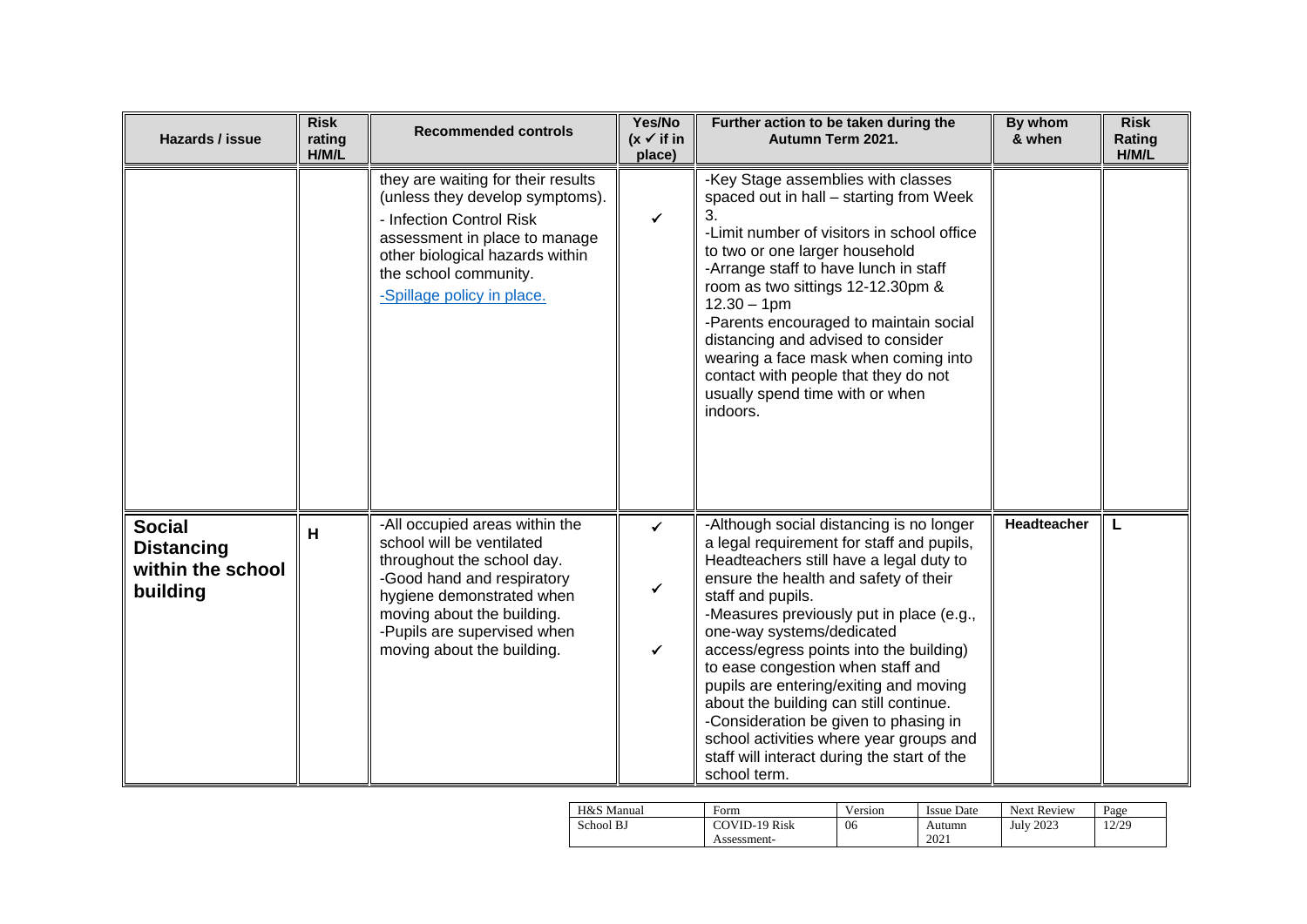| Hazards / issue | <b>Risk</b><br>rating<br>H/M/L | <b>Recommended controls</b> | Yes/No<br>$(x \vee$ if in<br>place) | Further action to be taken during the<br>Autumn Term 2021.                                                                                                                                                                                                                                                                                                                                                                                                                                                                                                                                                                                                                                                                                                                                                                                                                                                                                                                                                                                                                                                                  | By whom<br>& when | <b>Risk</b><br>Rating<br>H/M/L |
|-----------------|--------------------------------|-----------------------------|-------------------------------------|-----------------------------------------------------------------------------------------------------------------------------------------------------------------------------------------------------------------------------------------------------------------------------------------------------------------------------------------------------------------------------------------------------------------------------------------------------------------------------------------------------------------------------------------------------------------------------------------------------------------------------------------------------------------------------------------------------------------------------------------------------------------------------------------------------------------------------------------------------------------------------------------------------------------------------------------------------------------------------------------------------------------------------------------------------------------------------------------------------------------------------|-------------------|--------------------------------|
|                 |                                |                             |                                     | -Staff are to be advised to continue to<br>make sensible decisions regarding their<br>proximity to others both in class and<br>with colleagues.<br>-Slightly staggered start and end times<br>by Key Stage<br>-One way system for collection<br>-One way system to continue in<br>corridors<br>-Mixing within a Key Stage for break<br>times outdoors. Children encouraged to<br>play with children from their class.<br>-Children to sit with own class during<br>lunchtime indoors<br>-Children have consistent seats in class<br>and a seating plan is in place<br>-Children continue to come to school in<br>PE uniform on PE days<br>-Key Stage assemblies with classes<br>spaced out in hall - starting from Week<br>3.<br>-Limit number of visitors in school office<br>to two or one larger household<br>-Arrange staff to have lunch in staff<br>room as two sittings 12-12.30pm &<br>$12.30 - 1pm$<br>-Parents encouraged to maintain social<br>distancing and advised to consider<br>wearing a face mask when coming into<br>contact with people that they do not<br>usually spend time with or when<br>indoors. |                   |                                |

| H&S Manual | Form                 | Version | <b>Issue Date</b> | <b>Next Review</b> | Page  |
|------------|----------------------|---------|-------------------|--------------------|-------|
| School BJ  | <b>COVID-19 Risk</b> | 06      | Autumn            | <b>July 2023</b>   | 13/29 |
|            | Assessment-          |         | 2021              |                    |       |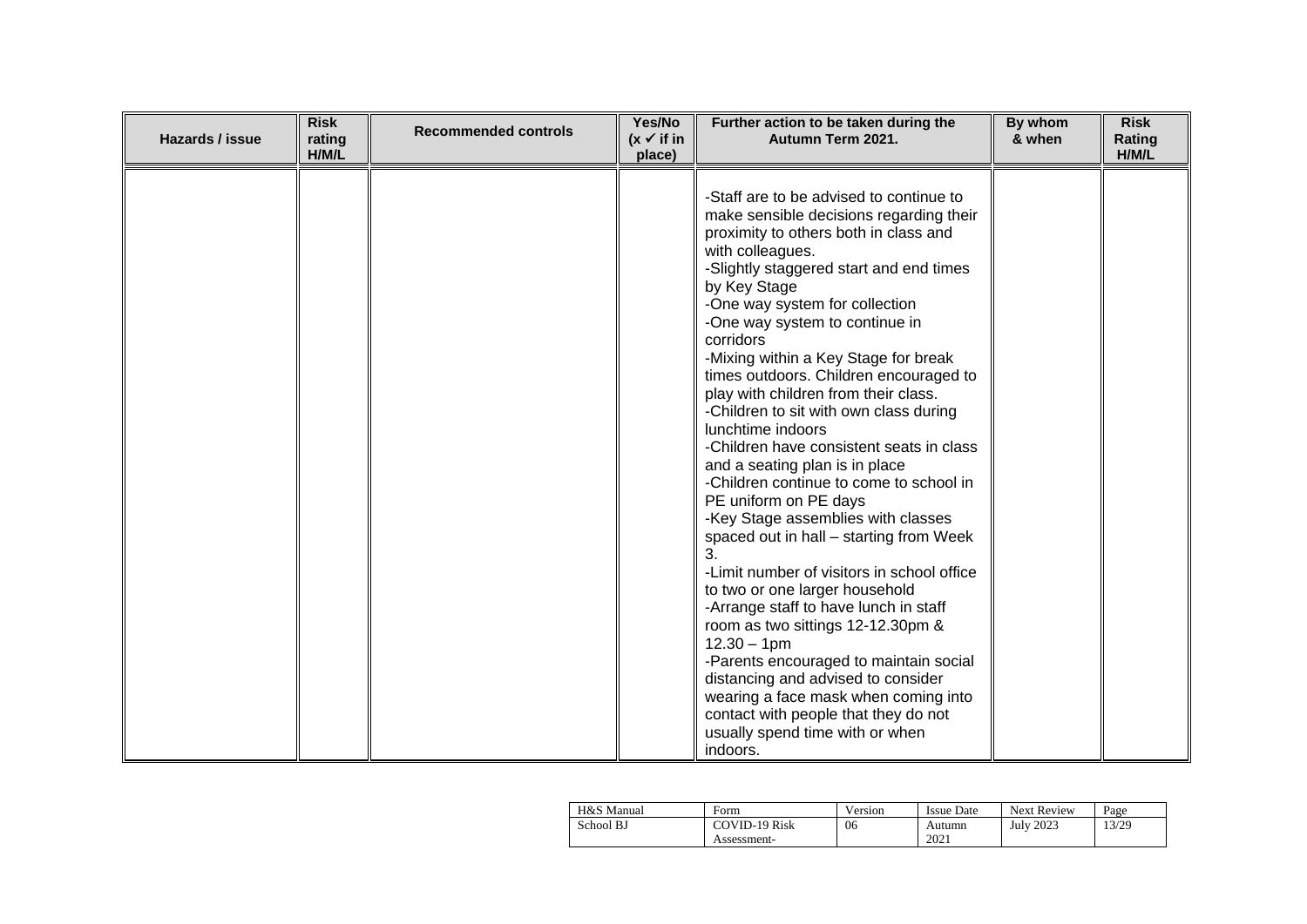| Hazards / issue                                         | <b>Risk</b><br>rating<br>H/M/L | <b>Recommended controls</b>                                                                                                                                                                                                                                                                                                                                                                                                                                                                                                                                                                                                                                                                                                                                                                                                                                                                                                                    | Yes/No<br>$(x \vee$ if in<br>place) | Further action to be taken during the<br>Autumn Term 2021.                                                                                           | By whom<br>& when | <b>Risk</b><br>Rating<br>H/M/L |
|---------------------------------------------------------|--------------------------------|------------------------------------------------------------------------------------------------------------------------------------------------------------------------------------------------------------------------------------------------------------------------------------------------------------------------------------------------------------------------------------------------------------------------------------------------------------------------------------------------------------------------------------------------------------------------------------------------------------------------------------------------------------------------------------------------------------------------------------------------------------------------------------------------------------------------------------------------------------------------------------------------------------------------------------------------|-------------------------------------|------------------------------------------------------------------------------------------------------------------------------------------------------|-------------------|--------------------------------|
|                                                         |                                | 4) Maintaining Hand and Respiratory Hygiene.                                                                                                                                                                                                                                                                                                                                                                                                                                                                                                                                                                                                                                                                                                                                                                                                                                                                                                   |                                     |                                                                                                                                                      |                   |                                |
| <b>Hand and</b><br><b>Respiratory</b><br><b>Hygiene</b> | Н                              | -Handwashing/application of<br>hand sanitiser imbedded in the<br>daily routines of the school.<br>-Supplies of hand sanitiser (60-<br>70% alcohol) available at<br>entrance points and where there<br>are no handwashing facilities<br>around the school site<br>(Supplies regularly monitored &<br>maintained).<br>-Support is provided to pupils<br>who are unable to clean their<br>hands independently, especially<br>where hand sanitiser is used, to<br>prevent hazards such as<br>ingestion<br>-Staff and Pupils wash their<br>hands or apply hand sanitiser<br>(60-70% alcohol);<br>- When they arrive at the school<br>- When they return from break<br>periods<br>- When they change rooms<br>- Before and after eating<br>-Following interventions<br>-Hand, cleaning, and respiratory<br>stations remain within communal<br>and classroom environments.<br>-Sufficient handwashing facilities<br>are available around the school - | ✓<br>✔<br>✓                         | -Handwashing guidance and<br>Handwashing Video to be shared with<br>staff so that pupils can be reminded<br>how to wash their hands/apply sanitiser. | Headteacher       | M                              |

| H&S Manual | Form                 | Version | Issue Date | <b>Next Review</b> | Page  |
|------------|----------------------|---------|------------|--------------------|-------|
| School BJ  | <b>COVID-19 Risk</b> | 06      | Autumn     | July 2023          | 14/29 |
|            | Assessment-          |         | 2021       |                    |       |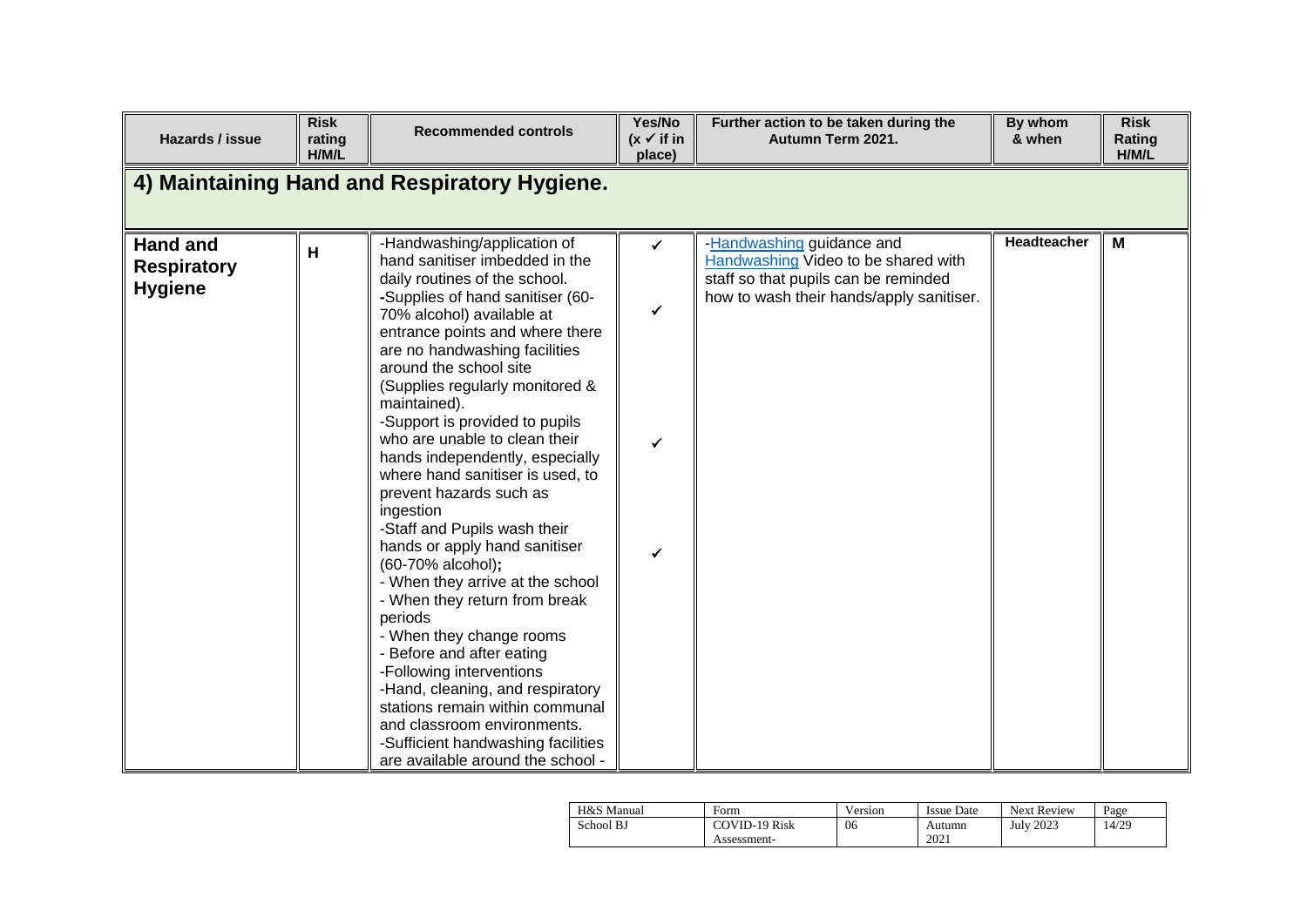| Hazards / issue       | <b>Risk</b><br>rating<br>H/M/L | <b>Recommended controls</b>                                                                                                                                                                                                                                                                                                                                                                                                                                                                                                                                                                                                                                                  | Yes/No<br>$(x \vee$ if in<br>place)                      | Further action to be taken during the<br>Autumn Term 2021.                                                                                                                                                                                                                                                                                                                                                                                                                                                                                                                                                                                                                                                                                                                                                                                                                                                                                                          | By whom<br>& when | <b>Risk</b><br>Rating<br>H/M/L |
|-----------------------|--------------------------------|------------------------------------------------------------------------------------------------------------------------------------------------------------------------------------------------------------------------------------------------------------------------------------------------------------------------------------------------------------------------------------------------------------------------------------------------------------------------------------------------------------------------------------------------------------------------------------------------------------------------------------------------------------------------------|----------------------------------------------------------|---------------------------------------------------------------------------------------------------------------------------------------------------------------------------------------------------------------------------------------------------------------------------------------------------------------------------------------------------------------------------------------------------------------------------------------------------------------------------------------------------------------------------------------------------------------------------------------------------------------------------------------------------------------------------------------------------------------------------------------------------------------------------------------------------------------------------------------------------------------------------------------------------------------------------------------------------------------------|-------------------|--------------------------------|
|                       |                                | -Soap hand towels and hand<br>dryers readily available.<br>-Handwashing, and hand<br>sanitiser posters located in Staff<br>and Pupil toilet areas and around<br>the school site.<br>-The school are utilising The e-<br>Bug COVID-19 website<br>resources.                                                                                                                                                                                                                                                                                                                                                                                                                   |                                                          |                                                                                                                                                                                                                                                                                                                                                                                                                                                                                                                                                                                                                                                                                                                                                                                                                                                                                                                                                                     |                   |                                |
| <b>Face Coverings</b> | H                              | The government has removed<br>the requirement to wear face<br>coverings in law, but it is<br>recommended that face<br>coverings are worn in school<br>when;<br>-Participating in the LFD testing<br>in the ATS testing area at the<br>school.<br>-Worn in enclosed and crowded<br>spaces when staff meet people<br>they don't normally meet.<br>-Worn by pupils and staff when<br>accessing public and dedicated<br>transport.<br>-Staff and pupils wash or sanitise<br>their hands when they remove<br>their face covering.<br>-Access to handwashing facilities<br>and hand sanitiser readily<br>available around the school site.<br>-Face covering guidance<br>followed. | N/A<br>✓<br>$\checkmark$<br>$\checkmark$<br>$\checkmark$ | -Staff/pupils wishing to wear face<br>coverings when on the school site can<br>do so.<br>-If an outbreak occurs in the school, a<br>director of public health might advise<br>that face coverings are temporarily worn<br>by staff and pupils in the communal<br>areas and within classrooms (unless<br>staff, pupil, visitors are exempt.<br>-Face covering guidance followed.<br>-Face visors or shields can be worn by<br>those exempt from wearing a face<br>covering but they are not an equivalent<br>alternative in terms of source control of<br>virus transmission. They may protect<br>the wearer against droplet spread in<br>specific circumstances but are unlikely<br>to be effective in preventing the escape<br>of smaller respiratory particles when<br>used without an additional face<br>covering. They should only be used<br>after carrying out a risk assessment for<br>the specific situation and should always<br>be cleaned appropriately. | Headteacher       | M                              |

| H&S Manual | Form          | Version | <b>Issue Date</b> | <b>Next Review</b> | Page  |
|------------|---------------|---------|-------------------|--------------------|-------|
| School BJ  | COVID-19 Risk | 06      | Autumn            | <b>July 2023</b>   | 15/29 |
|            | Assessment-   |         | 2021              |                    |       |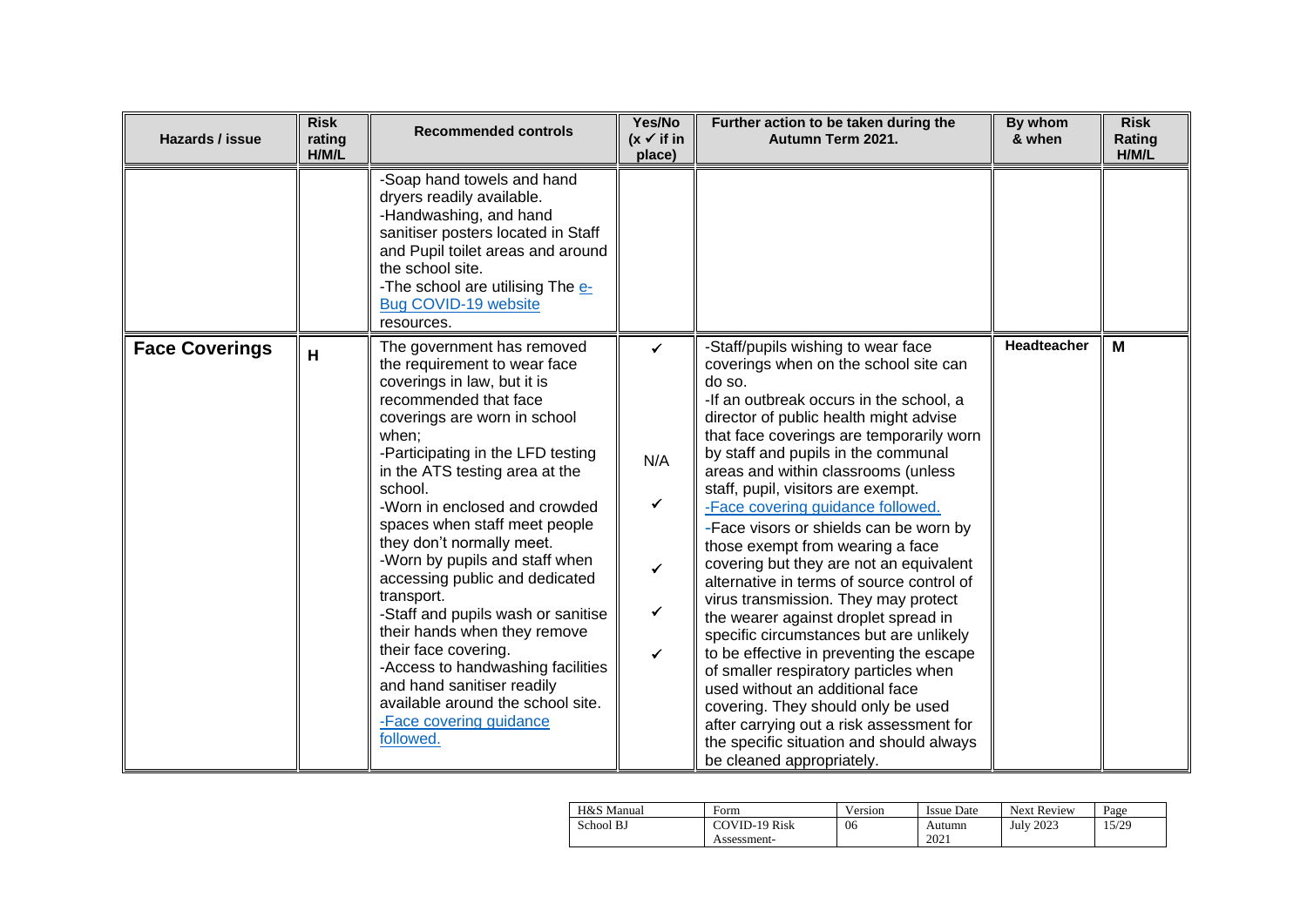| Hazards / issue                                                                       | <b>Risk</b><br>rating<br>H/M/L | <b>Recommended controls</b>                                                                                                                                                                                                                                                                                                                                                                                                                                                                                                                                                                                                                                                                                                                                                             | Yes/No<br>$(x \vee$ if in<br>place) | Further action to be taken during the<br>Autumn Term 2021.                                                                             | By whom<br>& when | <b>Risk</b><br>Rating<br>H/M/L |
|---------------------------------------------------------------------------------------|--------------------------------|-----------------------------------------------------------------------------------------------------------------------------------------------------------------------------------------------------------------------------------------------------------------------------------------------------------------------------------------------------------------------------------------------------------------------------------------------------------------------------------------------------------------------------------------------------------------------------------------------------------------------------------------------------------------------------------------------------------------------------------------------------------------------------------------|-------------------------------------|----------------------------------------------------------------------------------------------------------------------------------------|-------------------|--------------------------------|
| Use of Personal<br><b>Protective</b><br><b>Equipment when</b><br>supporting<br>pupils | H                              | -First aid risk assessment in<br>place.<br>-First aid/medication activities<br>carried out in a well-ventilated<br>area at all times.<br>-Supply of PPE readily available;<br>gloves/aprons/face coverings.<br>-EHCP's in place for identified<br>pupils.<br>-Staff performing Aerosol<br>Generating Procedures, (AGPs)<br>in the school follow Public Health<br>England's personal protective<br>equipment (PPE) guidance on<br>AGP's and wear the correct PPE<br>which is:<br>-a FFP2/3 respirator<br>-gloves<br>-a long-sleeved fluid repellent<br>gown<br>-eye protection<br>-Staff have received face fit<br>testing for the respirator required<br>when undertaking AGPs. Face fit<br>testing received through the local<br>Clinical Commissioning Group or<br>lead nursing team. | ✓<br>✓<br>$\checkmark$<br>✓<br>N/A  | -Staff wishing to wear face coverings<br>when providing first<br>aid/medication/personal care support<br>are to be permitted to do so. | Headteacher       | M                              |
|                                                                                       |                                | 5) Ventilation around the school site and on public/dedicated transport                                                                                                                                                                                                                                                                                                                                                                                                                                                                                                                                                                                                                                                                                                                 |                                     |                                                                                                                                        |                   |                                |

| H&S Manual | Form          | Version | Issue Date | <b>Next Review</b> | Page  |
|------------|---------------|---------|------------|--------------------|-------|
| School BJ  | COVID-19 Risk | 06      | Autumn     | <b>July 2023</b>   | 16/29 |
|            | Assessment-   |         | 2021       |                    |       |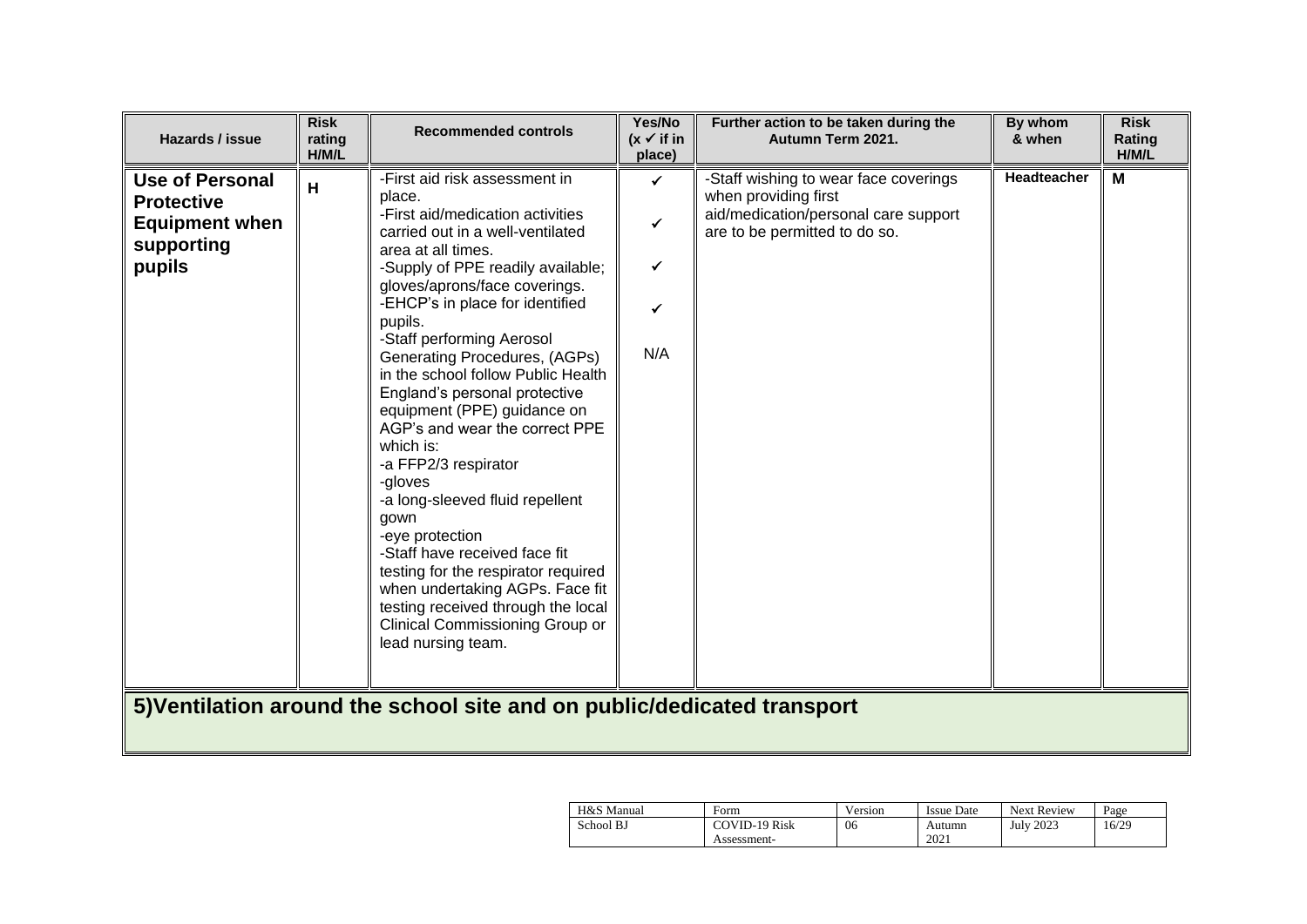| Hazards / issue         | <b>Risk</b><br>rating<br>H/M/L | <b>Recommended controls</b>                                                                                                                                                                                                                                                                                                                                                                                                                                                                                                                                                                                                                                                                                                                                                                                                                                                                                                                                                            | Yes/No<br>$(x \vee$ if in<br>place)                                        | Further action to be taken during the<br>Autumn Term 2021.                                                                                                                                                                                                                                                                                                                                                                                                                                                                                                                                                                                                                   | By whom<br>& when | <b>Risk</b><br>Rating<br>H/M/L |
|-------------------------|--------------------------------|----------------------------------------------------------------------------------------------------------------------------------------------------------------------------------------------------------------------------------------------------------------------------------------------------------------------------------------------------------------------------------------------------------------------------------------------------------------------------------------------------------------------------------------------------------------------------------------------------------------------------------------------------------------------------------------------------------------------------------------------------------------------------------------------------------------------------------------------------------------------------------------------------------------------------------------------------------------------------------------|----------------------------------------------------------------------------|------------------------------------------------------------------------------------------------------------------------------------------------------------------------------------------------------------------------------------------------------------------------------------------------------------------------------------------------------------------------------------------------------------------------------------------------------------------------------------------------------------------------------------------------------------------------------------------------------------------------------------------------------------------------------|-------------------|--------------------------------|
| <b>Poor Ventilation</b> | H                              | -Windows/doors around the<br>school building are opened prior<br>to the start of the school day.<br>-Ventilation is achieved by<br>opening windows, classroom<br>doors and vents.<br>-Unoccupied spaces such as<br>dining halls, studios and sports<br>halls windows and doors are<br>open all day to allow a through<br>put of air around the building.<br>-Classrooms, offices, kitchens,<br>and corridor areas etc. are well<br>ventilated prior to the start of the<br>school day.<br>-During the Autumn Term<br>windows are opened just enough<br>to provide constant background<br>ventilation.<br>-Where available high-level<br>windows opened in preference to<br>low level windows to reduce<br>draughts.<br>-Windows are opened fully<br>during break and lunchtime<br>periods to purge the air in<br>classroom areas.<br>-Internal doors opened to assist<br>with creating a throughput of air.<br>-Where need identified external<br>doors opened where safe to do<br>SO. | ✓<br>✓<br>$\checkmark$<br>$\checkmark$<br>$\checkmark$<br>✓<br>✓<br>✓<br>✓ | -Continually remind staff that Office,<br>Classroom doors and windows to be<br>wide open when the room is not<br>occupied.<br>-The school are to identify rooms that<br>don't have natural ventilation/vents or<br>mechanical ventilation and review<br>whether alternative workspaces can be<br>utilised.<br>-Where a room is in use and there are<br>no means of ventilation ensure that the<br>door is open at all times.<br>-Where concerns are raised regarding<br>lack of ventilation consideration given to<br>purchasing/hiring air conditioning units.<br>-Where need identified staff and pupils<br>advised to wear additional clothing<br>during the autumn term. | Headteacher       | L                              |
|                         |                                | TLOCDM                                                                                                                                                                                                                                                                                                                                                                                                                                                                                                                                                                                                                                                                                                                                                                                                                                                                                                                                                                                 |                                                                            | $\mathbf{E}$<br>$\mathbf{v}$<br>$T = 1$                                                                                                                                                                                                                                                                                                                                                                                                                                                                                                                                                                                                                                      | March Davidson    |                                |

| H&S Manual | Form                 | Version | <b>Issue Date</b> | <b>Next Review</b> | Page  |
|------------|----------------------|---------|-------------------|--------------------|-------|
| School BJ  | <b>COVID-19 Risk</b> | 06      | Autumn            | <b>July 2023</b>   | 17/29 |
|            | Assessment-          |         | 2021              |                    |       |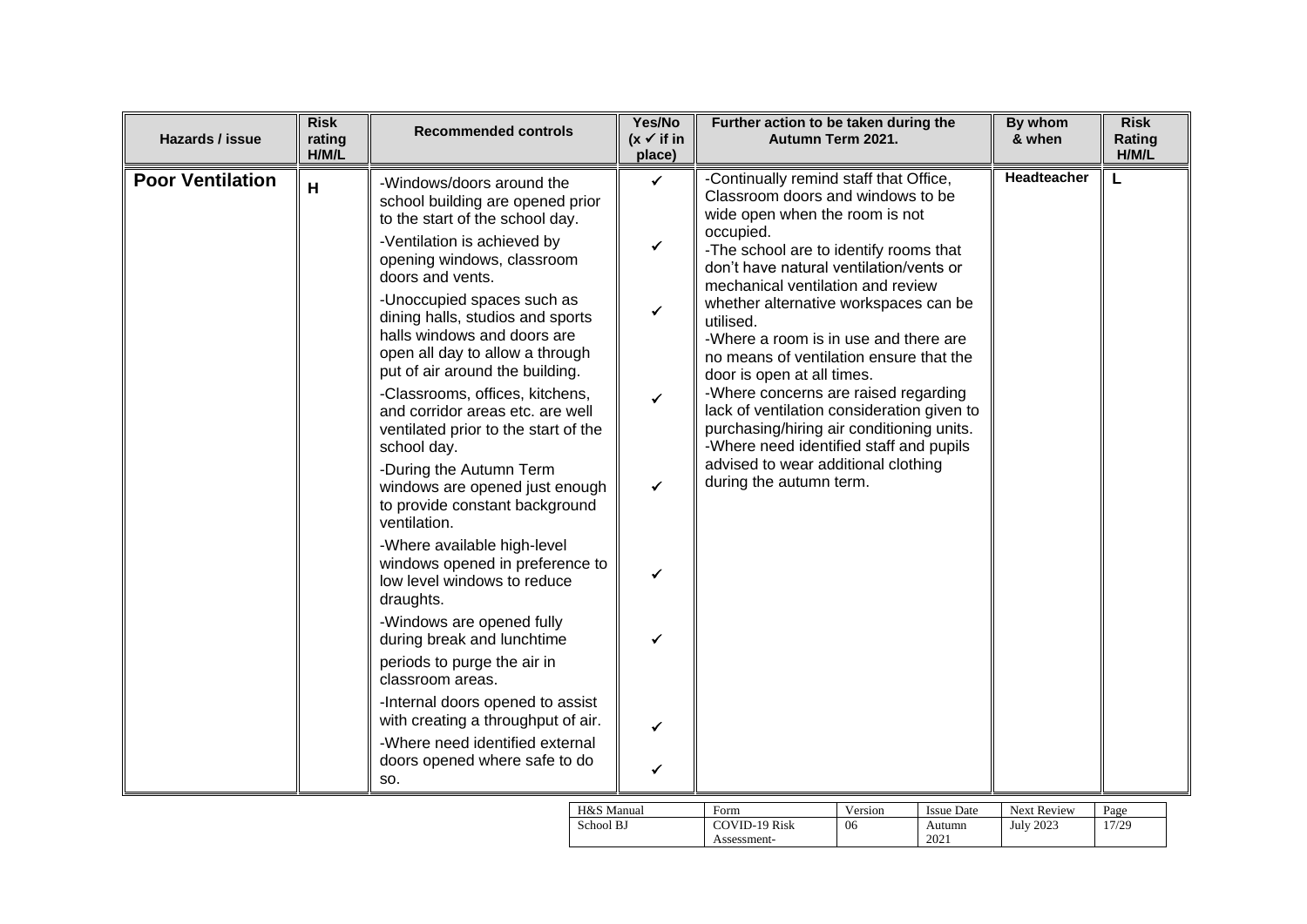| Hazards / issue                            | <b>Risk</b><br>rating<br>H/M/L | <b>Recommended controls</b>                                                                                                                                                                                                                                                                                                                                                                                                                                                                                                                                                                                              | Yes/No<br>$(x \vee$ if in<br>place) | Further action to be taken during the<br>Autumn Term 2021. | By whom<br>& when | <b>Risk</b><br>Rating<br>H/M/L |  |  |  |
|--------------------------------------------|--------------------------------|--------------------------------------------------------------------------------------------------------------------------------------------------------------------------------------------------------------------------------------------------------------------------------------------------------------------------------------------------------------------------------------------------------------------------------------------------------------------------------------------------------------------------------------------------------------------------------------------------------------------------|-------------------------------------|------------------------------------------------------------|-------------------|--------------------------------|--|--|--|
|                                            |                                | -Mechanical ventilation systems<br>used where available - they are<br>adjusted to increase the<br>ventilation rate wherever<br>possible and checked to confirm<br>that normal operation meets<br>current guidance systems<br>adjusted to full fresh air.<br>-Where fresh air is not available,<br>then systems should be<br>operated as normal (as long as<br>they are within a single room and<br>supplemented by an outdoor air<br>supply).<br>-Mechanical ventilation tested<br>and inspected as per<br>manufacturer's instructions.<br>-The HSE guidance and CIBSE<br>COVID-19 guidance for<br>ventilation followed. | $\checkmark$<br>N/A<br>✓            |                                                            |                   |                                |  |  |  |
| 6) Cleaning carried out on the school site |                                |                                                                                                                                                                                                                                                                                                                                                                                                                                                                                                                                                                                                                          |                                     |                                                            |                   |                                |  |  |  |
| Use and storage<br>of cleaning<br>products | M                              | -Hand, respiratory, cleaning<br>stations located around the<br>school site.<br>-Staff read the labels of<br>chemicals/substances used to<br>clean surfaces prior to use.                                                                                                                                                                                                                                                                                                                                                                                                                                                 | ✓<br>✓                              |                                                            | Headteacher       | L                              |  |  |  |

| H&S Manual | Form          | Version | <b>Issue Date</b> | <b>Next Review</b> | Page  |
|------------|---------------|---------|-------------------|--------------------|-------|
| School BJ  | COVID-19 Risk | 06      | Autumn            | <b>July 2023</b>   | 18/29 |
|            | Assessment-   |         | 2021              |                    |       |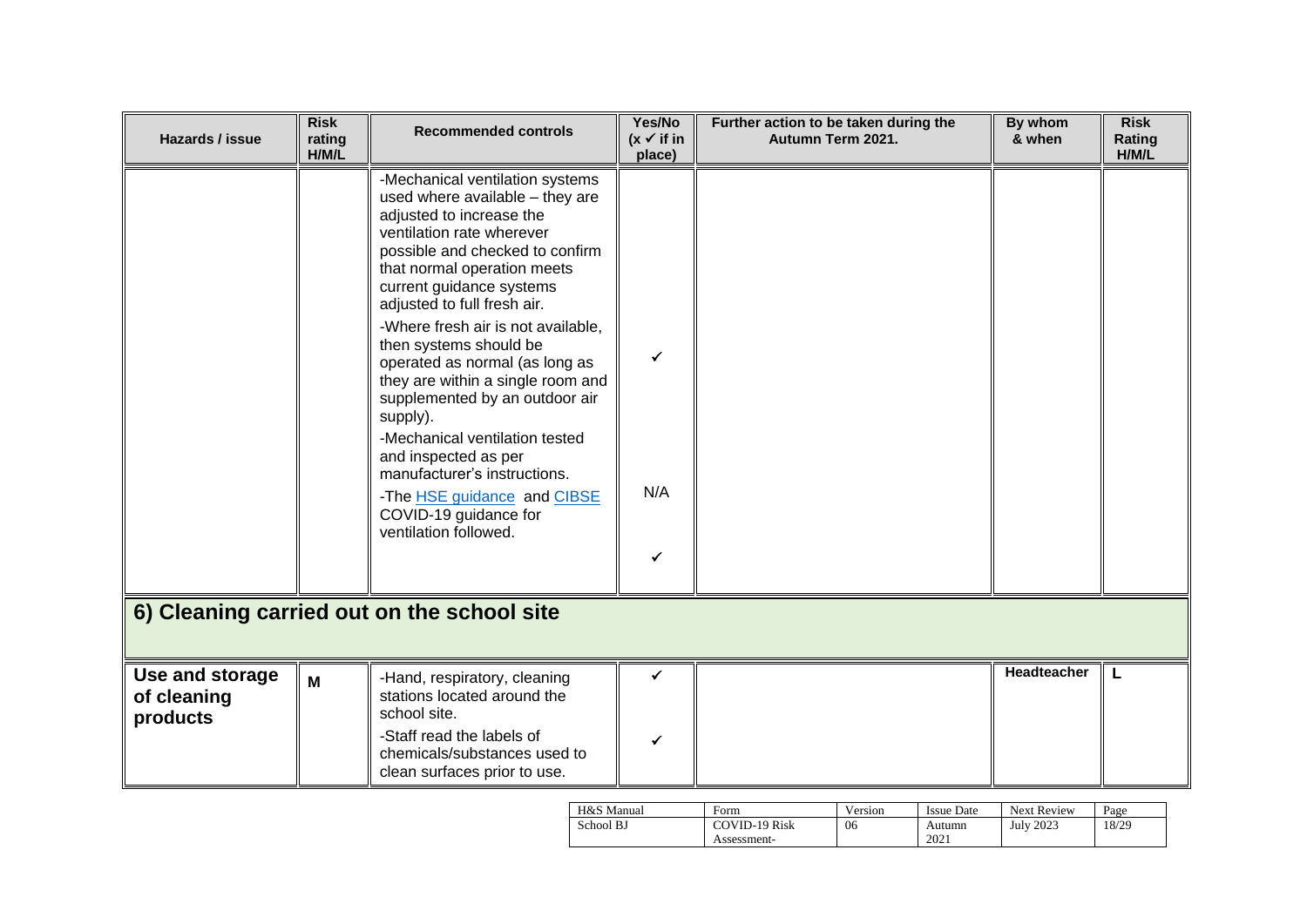| Hazards / issue                                   | <b>Risk</b><br>rating<br>H/M/L | <b>Recommended controls</b>                                                                                                                                                                                                                                                                                                                                                                                                                                                                                                                               |                         | Yes/No<br>$(x \checkmark)$ if in<br>place) | Further action to be taken during the<br>Autumn Term 2021.                                            |               |                             | By whom<br>& when               | <b>Risk</b><br>Rating<br>H/M/L |
|---------------------------------------------------|--------------------------------|-----------------------------------------------------------------------------------------------------------------------------------------------------------------------------------------------------------------------------------------------------------------------------------------------------------------------------------------------------------------------------------------------------------------------------------------------------------------------------------------------------------------------------------------------------------|-------------------------|--------------------------------------------|-------------------------------------------------------------------------------------------------------|---------------|-----------------------------|---------------------------------|--------------------------------|
|                                                   |                                | -Full Stock check completed in<br>the Summer Term regarding<br>available resources /stock<br>currently held.<br>- COSHH and MSDS sheet held<br>for the chemical used and<br>shared with staff carrying out<br>cleaning activities.<br>-Stocks replenished where need<br>identified.<br>-Cleaning products stored away<br>from pupils in the classroom<br>environment.<br>-Cleaning products stored in<br>designated secure areas around<br>the school site.<br>-All cleaning products clearly<br>labelled and used as directed.<br>-Appropriate PPE worn. |                         | ✓<br>✓<br>✓<br>✓                           |                                                                                                       |               |                             |                                 |                                |
| <b>Cleaning</b><br>schedule on the<br>school site | H                              | COVID-19:cleaning non-<br>healthcare settings outside the<br>home. guidance followed.<br>-Enhanced cleaning schedules<br>put in place at the beginning of<br>the pandemic throughout the<br>school day will continue.<br>-Hand, cleaning, and respiratory<br>stations remain within communal<br>and classroom environments.<br>-Cleaning staff allocated specific<br>areas to clean within the school<br>environment.                                                                                                                                     |                         | $\checkmark$<br>✔<br>✓<br>✓                | -Where need identified the cleaning,<br>schedule is reviewed, and additional<br>cleaning carried out. |               |                             | Headteacher                     | L                              |
|                                                   |                                |                                                                                                                                                                                                                                                                                                                                                                                                                                                                                                                                                           | H&S Manual<br>School BJ |                                            | Form<br><b>COVID-19 Risk</b>                                                                          | Version<br>06 | <b>Issue Date</b><br>Autumn | Next Review<br><b>July 2023</b> | Page<br>19/29                  |

Assessment-

2021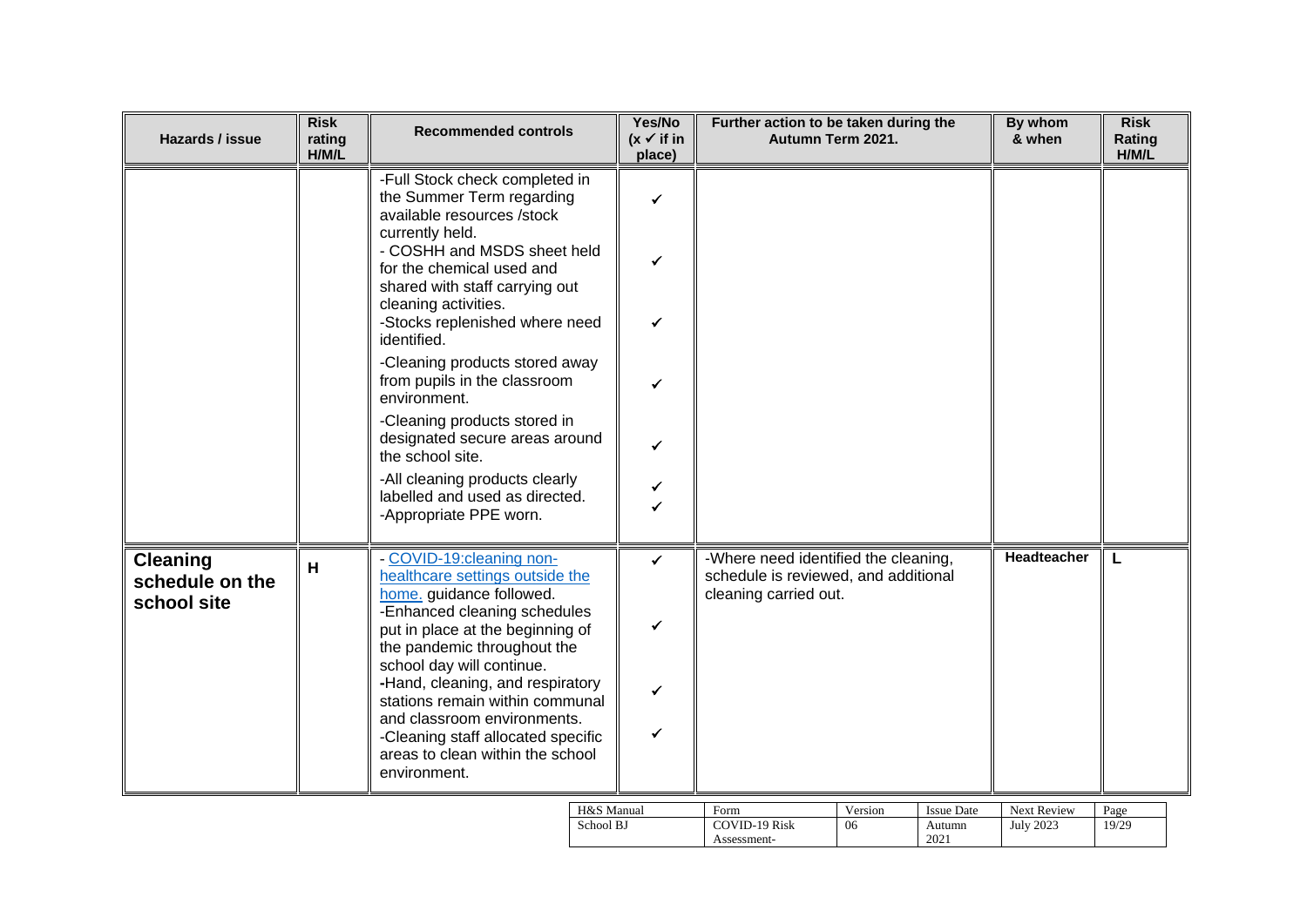| Hazards / issue | <b>Risk</b><br>rating<br>H/M/L | <b>Recommended controls</b>                                                                                                       |            | Yes/No<br>$(x \checkmark)$ if in<br>place) | Further action to be taken during the<br>Autumn Term 2021. |         |                   | By whom<br>& when | <b>Risk</b><br>Rating<br>H/M/L |
|-----------------|--------------------------------|-----------------------------------------------------------------------------------------------------------------------------------|------------|--------------------------------------------|------------------------------------------------------------|---------|-------------------|-------------------|--------------------------------|
|                 |                                | -Staff will continue to clean<br>surfaces frequently through the<br>day in classrooms.<br>-Where able to pupils clean             |            | $\checkmark$                               |                                                            |         |                   |                   |                                |
|                 |                                | down work surfaces prior to<br>moving from one room to<br>another                                                                 |            | $\checkmark$                               |                                                            |         |                   |                   |                                |
|                 |                                | -Where staff 'hot desk', work<br>surfaces and equipment cleaned<br>after use.                                                     |            | $\checkmark$                               |                                                            |         |                   |                   |                                |
|                 |                                | -Desks, tables, surfaces clear at<br>the end of each day to allow for<br>cleaning of surfaces.<br>-A regular cleaning schedule is |            | ✓                                          |                                                            |         |                   |                   |                                |
|                 |                                | maintained. This includes twice<br>daily cleaning (using standard<br>detergent and disinfectant                                   |            | $\checkmark$                               |                                                            |         |                   |                   |                                |
|                 |                                | products.) of all areas and<br>equipment, with a particular<br>focus on frequently touched<br>surfaces:                           |            |                                            |                                                            |         |                   |                   |                                |
|                 |                                | -Work surfaces<br>-Toilets<br>-Door Handles/ Access Buttons<br>-Handrails                                                         |            |                                            |                                                            |         |                   |                   |                                |
|                 |                                | -Light switches<br>-Kitchen areas and associated<br>equipment                                                                     |            |                                            |                                                            |         |                   |                   |                                |
|                 |                                | -Water dispensers/coolers<br>- Printers/ Photocopiers<br>-Shared resources                                                        |            |                                            |                                                            |         |                   |                   |                                |
|                 |                                | -Meeting rooms clearly identified<br>if they require cleaning after use.<br>-Office areas<br>-Reprographic areas                  |            |                                            |                                                            |         |                   |                   |                                |
|                 |                                |                                                                                                                                   | H&S Manual |                                            | Form                                                       | Version | <b>Issue Date</b> | Next Review       | Page                           |
|                 |                                |                                                                                                                                   | School BJ  |                                            | <b>COVID-19 Risk</b><br>Assessment-                        | 06      | Autumn<br>2021    | <b>July 2023</b>  | 20/29                          |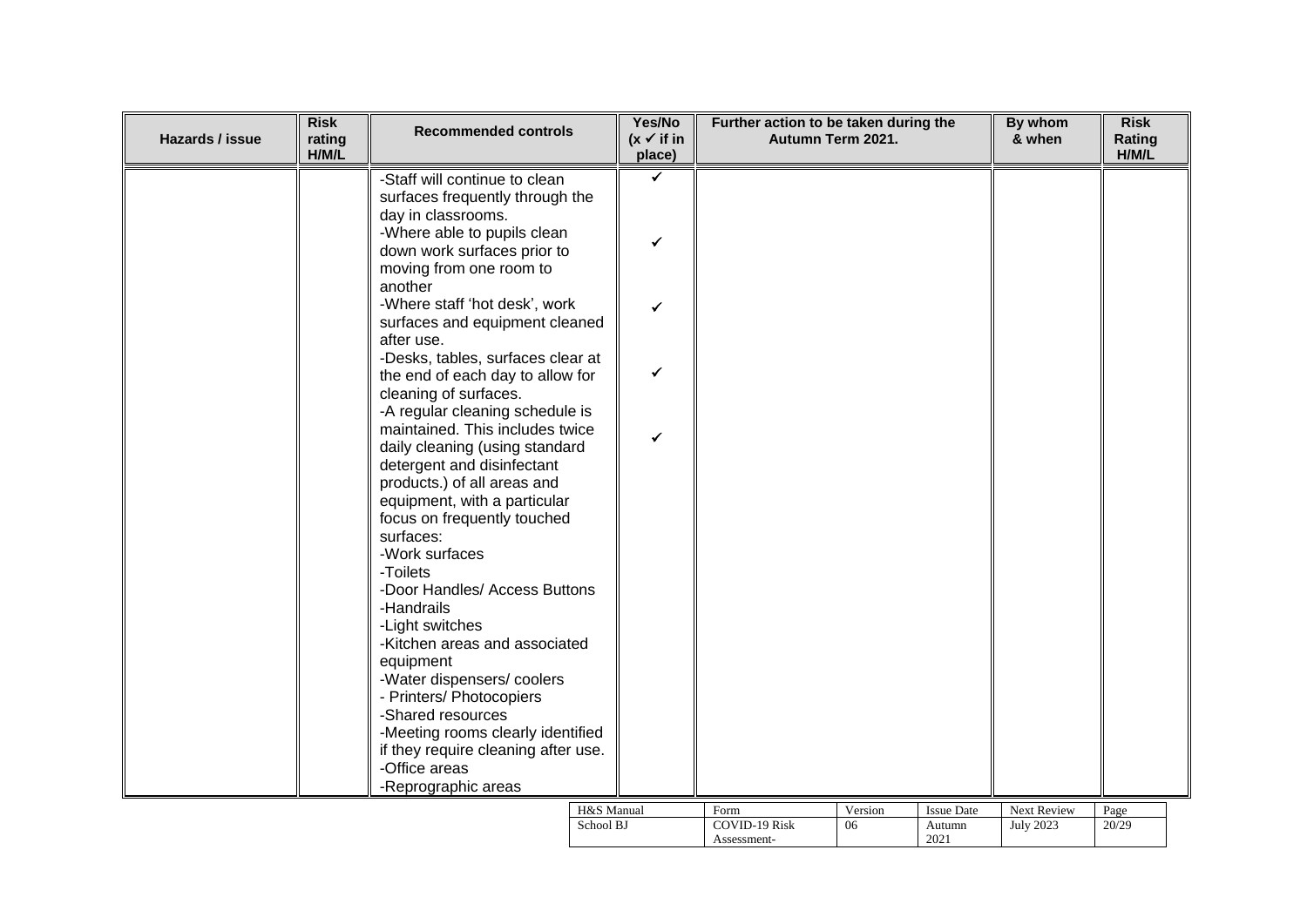| Hazards / issue                      | <b>Risk</b><br>rating<br>H/M/L | <b>Recommended controls</b>                                                                                                                                                                                                                                                                                                                                                                                                                                                                                                                                                        | Yes/No<br>$(x \checkmark)$ if in<br>place) | Further action to be taken during the<br>Autumn Term 2021. | By whom<br>& when | <b>Risk</b><br>Rating<br>H/M/L |
|--------------------------------------|--------------------------------|------------------------------------------------------------------------------------------------------------------------------------------------------------------------------------------------------------------------------------------------------------------------------------------------------------------------------------------------------------------------------------------------------------------------------------------------------------------------------------------------------------------------------------------------------------------------------------|--------------------------------------------|------------------------------------------------------------|-------------------|--------------------------------|
|                                      |                                | -Dining tables thoroughly<br>cleaned with detergent and<br>disinfectant prior to each sitting.<br>-Appropriately competent<br>cleaning staff employed at the<br>school to undertake cleaning<br>tasks.<br>-Communal equipment including<br>fridges and kettles etc. wiped<br>down following use.<br>- Cleaning staff will only be<br>required to wear the PPE that<br>they would normally use when<br>undertaking cleaning activities<br>-Spillage policy in place.<br>-Minibuses and cars to be wiped<br>down inside after use.<br>-PE equipment to be wiped down<br>between uses | ✓<br>$\checkmark$<br>N/A<br>$\checkmark$   |                                                            |                   |                                |
| <b>Waste from the</b><br>school site | M                              | -External bin store in place<br>-Contractor SLA in place to<br>remove waste materials from the<br>school site.<br>-Waste removed from the school<br>building at the end of each day<br>and placed in the designated bin<br>store                                                                                                                                                                                                                                                                                                                                                   | ✓                                          |                                                            |                   | L                              |
| <b>7) Pupil/Staff Anxiety</b>        |                                |                                                                                                                                                                                                                                                                                                                                                                                                                                                                                                                                                                                    |                                            |                                                            |                   |                                |

| H&S Manual | Form                 | Version | Issue Date | <b>Next Review</b> | Page  |
|------------|----------------------|---------|------------|--------------------|-------|
| School BJ  | <b>COVID-19 Risk</b> | 06      | Autumn     | <b>July 2023</b>   | 21/29 |
|            | Assessment-          |         | 2021       |                    |       |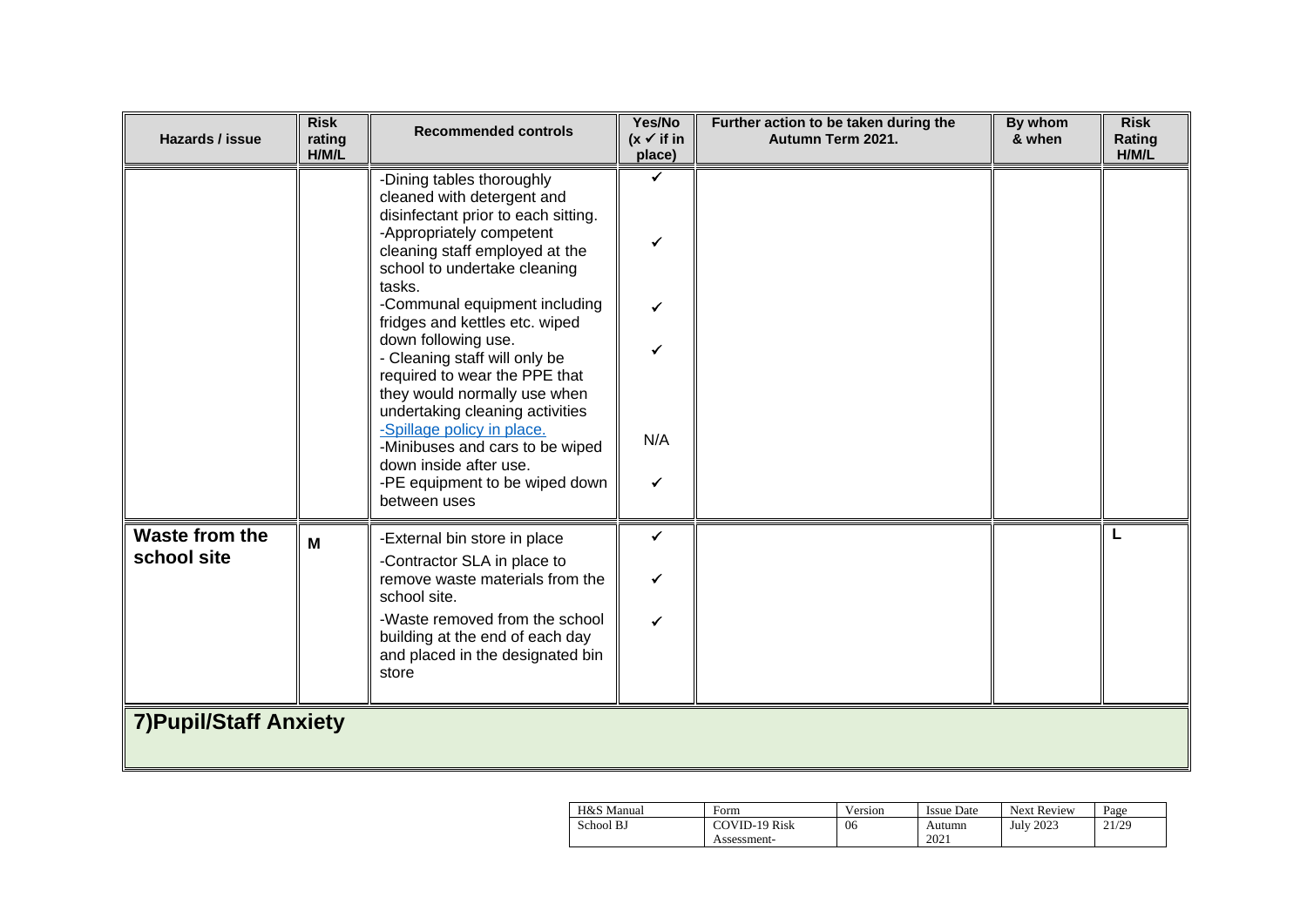| Hazards / issue      | <b>Risk</b><br>rating<br>H/M/L | <b>Recommended controls</b>                                                                                                                                                                                                                                                                   | Yes/No<br>$(x \vee$ if in<br>place) | Further action to be taken during the<br>Autumn Term 2021.                                                                                                                                                                                                                                                                                                                                                                                                                                                                                                                                                                                                                                                                                                                                                                                                             | By whom<br>& when | <b>Risk</b><br>Rating<br>H/M/L |
|----------------------|--------------------------------|-----------------------------------------------------------------------------------------------------------------------------------------------------------------------------------------------------------------------------------------------------------------------------------------------|-------------------------------------|------------------------------------------------------------------------------------------------------------------------------------------------------------------------------------------------------------------------------------------------------------------------------------------------------------------------------------------------------------------------------------------------------------------------------------------------------------------------------------------------------------------------------------------------------------------------------------------------------------------------------------------------------------------------------------------------------------------------------------------------------------------------------------------------------------------------------------------------------------------------|-------------------|--------------------------------|
| <b>Staff Anxiety</b> | M                              | -SLT ensure that staff members<br>who have to self-isolate are<br>contacted each week or more<br>frequently where need identified.<br>-Staff workload monitored by the<br>SLT.                                                                                                                | ✓<br>$\checkmark$                   | -SLT to ensure that information is<br>shared with staff in a timely manner.<br>-Staff to raise concerns with the SLT as<br>and when they arise.<br>-Where need identified refer staff to<br>DCC Occupational Health.<br>-Continue to remind Staff members of<br>the support available from; Education<br>Support provides a free helpline for<br>school staff and targeted support for<br>mental health and wellbeing and the<br>Our Frontline: Wellbeing toolkit for<br>educators brings together a range of<br>resources and support for staff.<br>-The school will utilise sources of<br>support to help those experiencing<br>emotions such as extra mental health<br>support for pupils and teachers.<br>-Staff to be advised to continue to make<br>sensible decisions regarding their<br>proximity to others both in class and<br>when working with colleagues. | Headteacher       |                                |
| <b>Pupil Anxiety</b> | M                              | -Safeguarding Policy in place<br>and reviewed in line with COVID-<br>19.<br>- Mental Wellbeing continues to<br>be part of the curriculum for the<br>Autumn 2021 Term.<br>-The school are working with<br>agencies who regularly support<br>their pupils with social and<br>emotional support. | $\checkmark$<br>✓<br>✔              | -Staff to raise concerns with their<br>Delegated Safeguarding Lead in the<br>first instance.                                                                                                                                                                                                                                                                                                                                                                                                                                                                                                                                                                                                                                                                                                                                                                           | Headteacher       |                                |

| H&S Manual | Form          | Version | <b>Issue Date</b> | <b>Next Review</b> | Page  |
|------------|---------------|---------|-------------------|--------------------|-------|
| School BJ  | COVID-19 Risk | 06      | Autumn            | <b>July 2023</b>   | 22/29 |
|            | Assessment-   |         | 2021              |                    |       |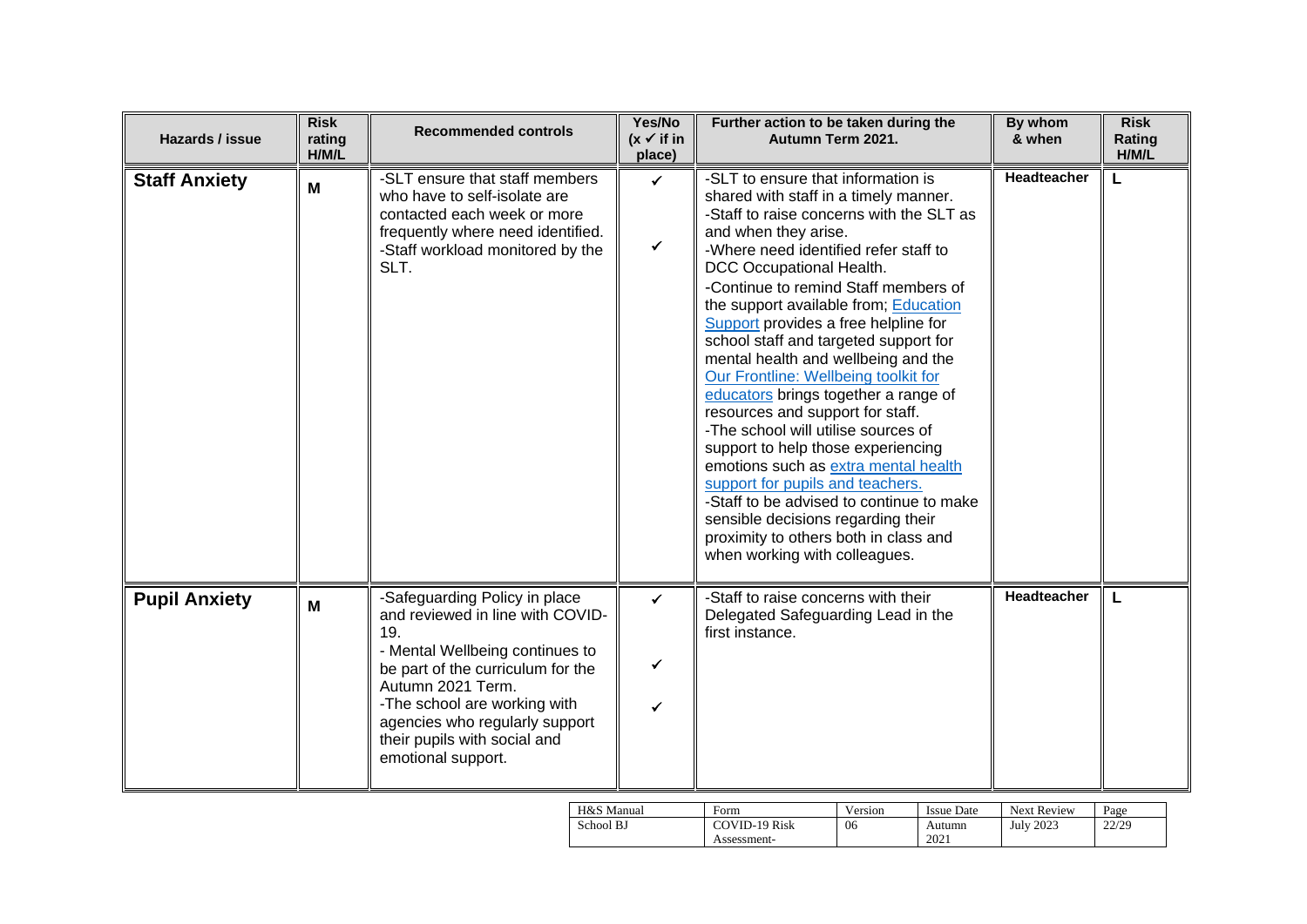| Hazards / issue                                                                                                                              | <b>Risk</b><br>rating<br>H/M/L | <b>Recommended controls</b>                                                                                                                                                                                                                                                                                                                                                                                                            | Yes/No<br>$(x \checkmark)$ if in<br>place) | Further action to be taken during the<br>Autumn Term 2021.                                                                                                                                                                                                                                                                                                                                                                                                                                                                                                                                                                          | By whom<br>& when  | <b>Risk</b><br>Rating<br>H/M/L |  |  |  |  |  |
|----------------------------------------------------------------------------------------------------------------------------------------------|--------------------------------|----------------------------------------------------------------------------------------------------------------------------------------------------------------------------------------------------------------------------------------------------------------------------------------------------------------------------------------------------------------------------------------------------------------------------------------|--------------------------------------------|-------------------------------------------------------------------------------------------------------------------------------------------------------------------------------------------------------------------------------------------------------------------------------------------------------------------------------------------------------------------------------------------------------------------------------------------------------------------------------------------------------------------------------------------------------------------------------------------------------------------------------------|--------------------|--------------------------------|--|--|--|--|--|
|                                                                                                                                              |                                | -Pastoral support readily<br>available to pupils.                                                                                                                                                                                                                                                                                                                                                                                      | ✓                                          |                                                                                                                                                                                                                                                                                                                                                                                                                                                                                                                                                                                                                                     |                    |                                |  |  |  |  |  |
| 8) Staff and Pupils previously identified as Clinically Extremely Vulnerable (CEV) or Clinically<br>Vulnerable (CV) in the school community. |                                |                                                                                                                                                                                                                                                                                                                                                                                                                                        |                                            |                                                                                                                                                                                                                                                                                                                                                                                                                                                                                                                                                                                                                                     |                    |                                |  |  |  |  |  |
| <b>Staff</b>                                                                                                                                 | M                              | -Social distancing measures<br>have now ended in the<br>workplace and it is no longer<br>necessary for staff to work from<br>home.<br>-The government has ensured<br>that everyone on the Shielded<br>Patient List (CEV/CV) should<br>already have been offered the<br>COVID-19 vaccine.<br>-Register in place of staff<br>members who have received the<br>COVID-19 vaccination.<br>-Medical ill Health risk<br>assessment completed. | $\checkmark$<br>✓<br>✓                     | - If staff who were previously identified<br>as CEV or CV have not yet received<br>their first vaccination, they can contact<br>their GP, book your vaccination<br>appointment online or call 119<br>-Staff to be made aware that A booster<br>vaccine programme is expected to be<br>rolled out from September 2021.<br>-Review the Medical ill Health risk<br>assessment during the Autumn Term.<br>-Where need identified refer staff to<br>DCC occupational Health.<br>-Staff to be advised to continue to make<br>sensible decisions regarding their<br>proximity to others both in class and<br>when working with colleagues. | Headteacher        |                                |  |  |  |  |  |
| <b>Pupils</b>                                                                                                                                | M                              | -Individual healthcare plans are<br>in place for identified pupils.<br>-All CEV pupils are attending the<br>school unless they have been<br>advised not to by their GP or<br>clinical specialist, or because<br>they have tested positive for<br>COVID-19<br>-Professionals supporting pupils<br>who attend the school site are                                                                                                        | ✓<br>✔<br>✓                                |                                                                                                                                                                                                                                                                                                                                                                                                                                                                                                                                                                                                                                     | <b>Headteacher</b> | L                              |  |  |  |  |  |

| H&S Manual | Form          | Version | <b>Issue Date</b> | <b>Next Review</b> | Page  |
|------------|---------------|---------|-------------------|--------------------|-------|
| School BJ  | COVID-19 Risk | 06      | Autumn            | July 2023          | 23/29 |
|            | Assessment-   |         | 2021              |                    |       |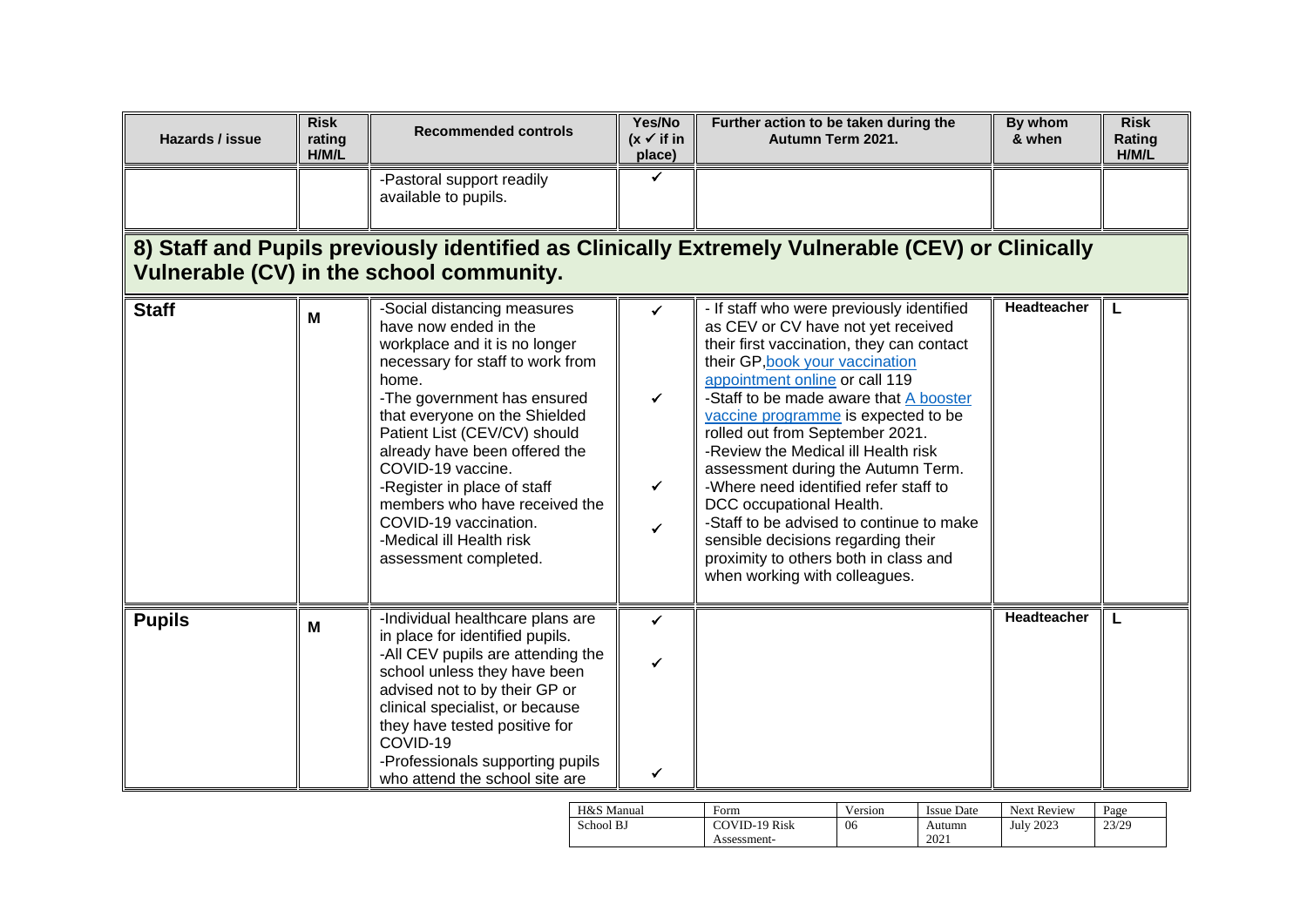| Hazards / issue                                            | <b>Risk</b><br>rating<br>H/M/L | <b>Recommended controls</b>                                                                                                                                                                                                                                                                                                                                                                                                                                                                                                                                                                                                                                                                                                                                 | Yes/No<br>$(x \vee$ if in<br>place)        | Further action to be taken during the<br>Autumn Term 2021.                                                                                                                                                                                                                                                                                                                                                                                                                                                                                                                                                                                                                                                                                                                                                                                                                                                         | By whom<br>& when  | <b>Risk</b><br>Rating<br>H/M/L |  |  |  |
|------------------------------------------------------------|--------------------------------|-------------------------------------------------------------------------------------------------------------------------------------------------------------------------------------------------------------------------------------------------------------------------------------------------------------------------------------------------------------------------------------------------------------------------------------------------------------------------------------------------------------------------------------------------------------------------------------------------------------------------------------------------------------------------------------------------------------------------------------------------------------|--------------------------------------------|--------------------------------------------------------------------------------------------------------------------------------------------------------------------------------------------------------------------------------------------------------------------------------------------------------------------------------------------------------------------------------------------------------------------------------------------------------------------------------------------------------------------------------------------------------------------------------------------------------------------------------------------------------------------------------------------------------------------------------------------------------------------------------------------------------------------------------------------------------------------------------------------------------------------|--------------------|--------------------------------|--|--|--|
|                                                            |                                | made aware of the schools'<br>current systems of control prior<br>to attending the school site.                                                                                                                                                                                                                                                                                                                                                                                                                                                                                                                                                                                                                                                             |                                            |                                                                                                                                                                                                                                                                                                                                                                                                                                                                                                                                                                                                                                                                                                                                                                                                                                                                                                                    |                    |                                |  |  |  |
| 9) New and Expectant mums in the school community          |                                |                                                                                                                                                                                                                                                                                                                                                                                                                                                                                                                                                                                                                                                                                                                                                             |                                            |                                                                                                                                                                                                                                                                                                                                                                                                                                                                                                                                                                                                                                                                                                                                                                                                                                                                                                                    |                    |                                |  |  |  |
| <b>New and</b><br><b>Expectant Mums</b><br>(currently N/A) | M                              | -New and Expectant Mum risk<br>assessment in place.<br>-The school and New and<br>Expectant Mum are following the<br>guidance NHS Pregnancy and<br>coronavirus (COVID-19).and<br>quidance from<br>The Royal College of<br><b>Obstetricians &amp; Gynaecologists</b><br>-Hand, cleaning, and respiratory<br>stations located within the<br>classroom environment.<br>-Working area well ventilated<br>throughout the school day.<br>-New and Expectant mums have<br>been advised to participate in the<br>twice weekly home LFD testing<br>programme.<br>-New and Expectant mums are<br>aware of the symptoms of<br>COVID-19.<br>-New and Expectant mums are<br>supported by their midwife.<br>-New and expectant mum are<br>given time during work hours to | ✓<br>✓<br>$\checkmark$<br>✓<br>✓<br>✓<br>✓ | -Where New and Expectant Mum risk<br>assessments have previously been<br>completed, they are to be reviewed<br>during the Autumn Term.<br>-Staff to be advised to continue to make<br>sensible decisions regarding their<br>proximity to others both in class and<br>when working with colleagues.<br>-New and Expectant Mum to raise<br>concerns with her immediate manager<br>in the first instance.<br>-The new and Expectant Mum is to be<br>advised to follow the guidance-How to<br>avoid catching and spreading<br>coronavirus (COVID-19);<br>Get vaccinated - everyone<br>aged 18 or over can book<br><b>COVID-19 vaccination</b><br>appointments now<br>Meet people outside if possible<br>Open doors and windows to let<br>in fresh air if meeting people<br>inside<br>Limit the number of people you<br>meet and avoid crowded places<br>Wear a face covering when it's<br>hard to stay away from other | <b>Headteacher</b> | L                              |  |  |  |

| H&S Manual | Form          | Version | Issue Date | <b>Next Review</b> | Page  |
|------------|---------------|---------|------------|--------------------|-------|
| School BJ  | COVID-19 Risk | 06      | Autumn     | <b>July 2023</b>   | 24/29 |
|            | Assessment-   |         | 2021       |                    |       |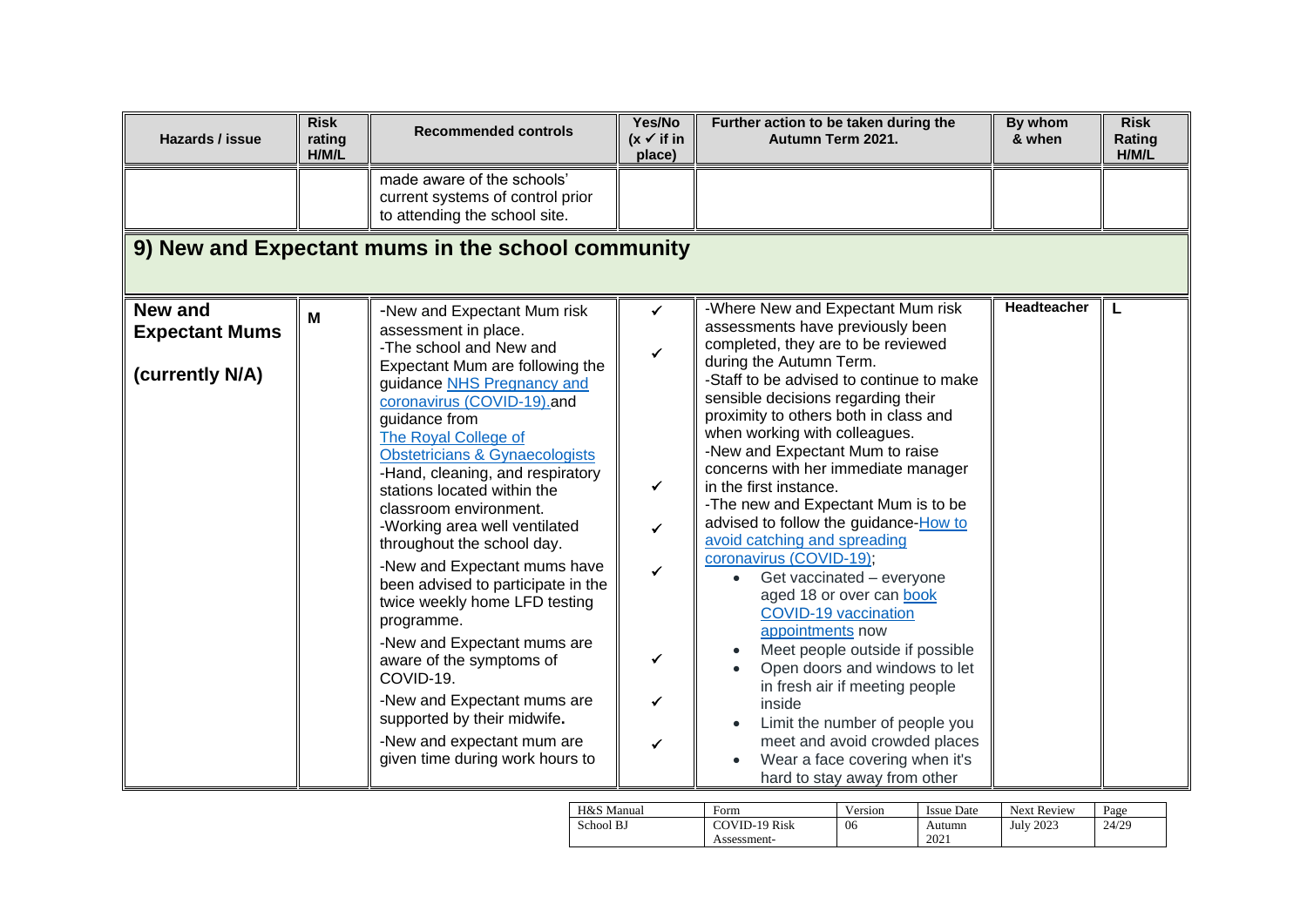| Hazards / issue | <b>Risk</b><br>rating<br>H/M/L | <b>Recommended controls</b>                                                                             | Yes/No<br>$(x \vee$ if in<br>place) | Further action to be taken during the<br>Autumn Term 2021.                                                                                                                                                                                                                                                                                                                                    | By whom<br>& when | <b>Risk</b><br>Rating<br>H/M/L |
|-----------------|--------------------------------|---------------------------------------------------------------------------------------------------------|-------------------------------------|-----------------------------------------------------------------------------------------------------------------------------------------------------------------------------------------------------------------------------------------------------------------------------------------------------------------------------------------------------------------------------------------------|-------------------|--------------------------------|
|                 |                                | attend all medical appointments<br>as required.                                                         |                                     | people - particularly indoors or<br>in crowded places<br>Wash your hands with soap and<br>water or use hand sanitiser<br>regularly throughout the day<br>Don't<br>Do not touch your eyes, nose,<br>or mouth if your hands are not<br>clean<br>-Staff are to be advised to continue to<br>make sensible decisions regarding their<br>proximity to others both in class and<br>with colleagues. |                   |                                |
|                 |                                | 10) Domestic and International Educational Visits                                                       |                                     |                                                                                                                                                                                                                                                                                                                                                                                               |                   |                                |
| <b>EVOLVE</b>   | M                              | -Visits uploaded to EVOLVE in a<br>timely manner.<br>-Educational visits planning<br>guidance followed. | ✓                                   | -When considering booking a new<br>educational visit, whether domestic or<br>international, you are advised to ensure<br>that any new bookings have adequate<br>financial protection in place.<br>-Coronavirus (COVID-19):safer travel<br>guidance for passengers and Red,<br>amber and green list rules foe entering<br>England to be reviewed prior to new<br>bookings being made.          |                   | L                              |
|                 |                                | 11) Professionals/Visitors and Contractors on site.                                                     |                                     |                                                                                                                                                                                                                                                                                                                                                                                               |                   |                                |

| H&S Manual | Form                 | Version | <b>Issue Date</b> | <b>Next Review</b> | Page  |
|------------|----------------------|---------|-------------------|--------------------|-------|
| School BJ  | <b>COVID-19 Risk</b> | 06      | Autumn            | <b>July 2023</b>   | 25/29 |
|            | Assessment-          |         | 2021              |                    |       |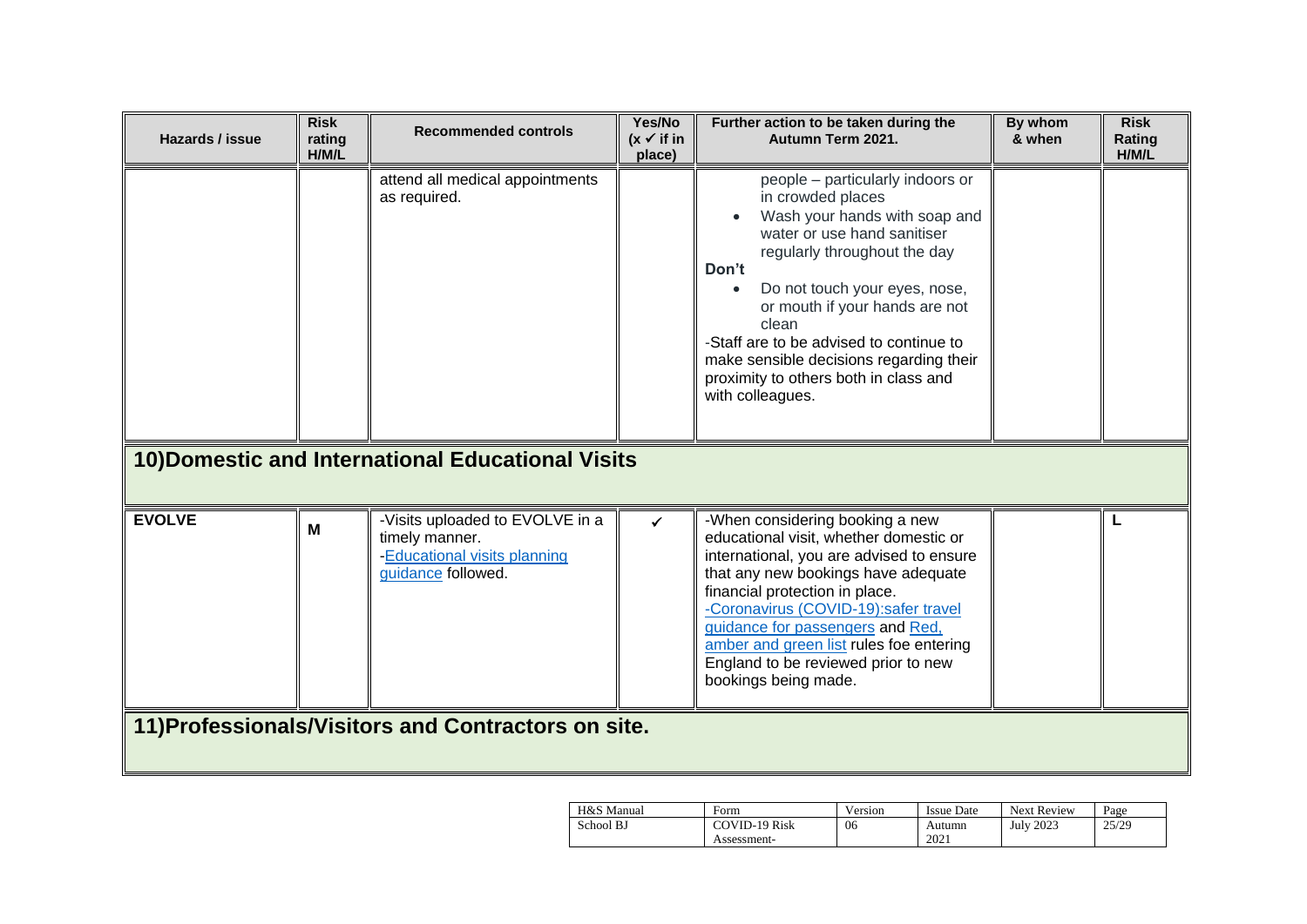| Hazards / issue                                                                            | <b>Risk</b><br>rating<br>H/M/L | <b>Recommended controls</b>                                                                                                                                                                                                                                                                                                                                                                                                          | Yes/No<br>$(x \vee$ if in<br>place) | Further action to be taken during the<br>Autumn Term 2021.                                                                                                                                                                                                                                                                                                                                             | By whom<br>& when | <b>Risk</b><br>Rating<br>H/M/L |
|--------------------------------------------------------------------------------------------|--------------------------------|--------------------------------------------------------------------------------------------------------------------------------------------------------------------------------------------------------------------------------------------------------------------------------------------------------------------------------------------------------------------------------------------------------------------------------------|-------------------------------------|--------------------------------------------------------------------------------------------------------------------------------------------------------------------------------------------------------------------------------------------------------------------------------------------------------------------------------------------------------------------------------------------------------|-------------------|--------------------------------|
| <b>Visitors/Contractors</b><br>and External<br><b>Support Staff on the</b><br>school site. | М                              | -All visitors sign in when they<br>attend the school site.<br>-Hand sanitiser station in place<br>at the main entrance.<br>-Clear signage in place at the<br>main entrance in relation to use<br>of hand sanitiser and face<br>coverings.<br>- Hand sanitiser (60-70% alcohol<br>applied before entering the<br>school building.<br>-Face covering guidance<br>followed.<br>-Main reception area spot<br>cleaned throughout the day. | $\checkmark$<br>$\checkmark$        | -Professionals/Visitors and Contractors<br>to be advised in advance of the schools<br>wishes regarding wearing face<br>coverings on the school site;<br>Face coverings worn in enclosed and<br>crowded spaces when staff come into<br>contact with people they don't normally<br>meet.<br>-A supply of face coverings are to be<br>readily available at the main entrance<br>for visitors to the site. |                   |                                |
| <b>Catering</b><br><b>Contractors</b>                                                      | М                              |                                                                                                                                                                                                                                                                                                                                                                                                                                      |                                     | The school's catering contractors are to<br>continue to follow the Working Safely<br>During Coronavirus (COVID-19).                                                                                                                                                                                                                                                                                    |                   |                                |

**For further advice and support contact the Children & Young People's/Adult & Health Services ,Health and Safety Team [hsteam@durham.gov.uk](mailto:hsteam@durham.gov.uk) and 03000 263430.The Health and Safety Team have placed all relevant documents in a [COVID-19 file](https://gateway.durhamschools.org.uk/premises/healthsafety/Lists/Covid19/Document.aspx?ID=1&Source=https://gateway.durhamschools.org.uk/premises/healthsafety%2FLists/Covid19) on their Extranet page.**

**All relevant guidance contained in this document is subject to updates as required.**

| <b>Guidance</b>                               |  |
|-----------------------------------------------|--|
| <b>Schools COVID-19 Operational Guidance.</b> |  |
|                                               |  |

| H&S Manual | Form          | Version | <b>Issue Date</b> | <b>Next Review</b> | Page  |
|------------|---------------|---------|-------------------|--------------------|-------|
| School BJ  | COVID-19 Risk | 06      | Autumn            | <b>July 2023</b>   | 26/29 |
|            | Assessment-   |         | 2021              |                    |       |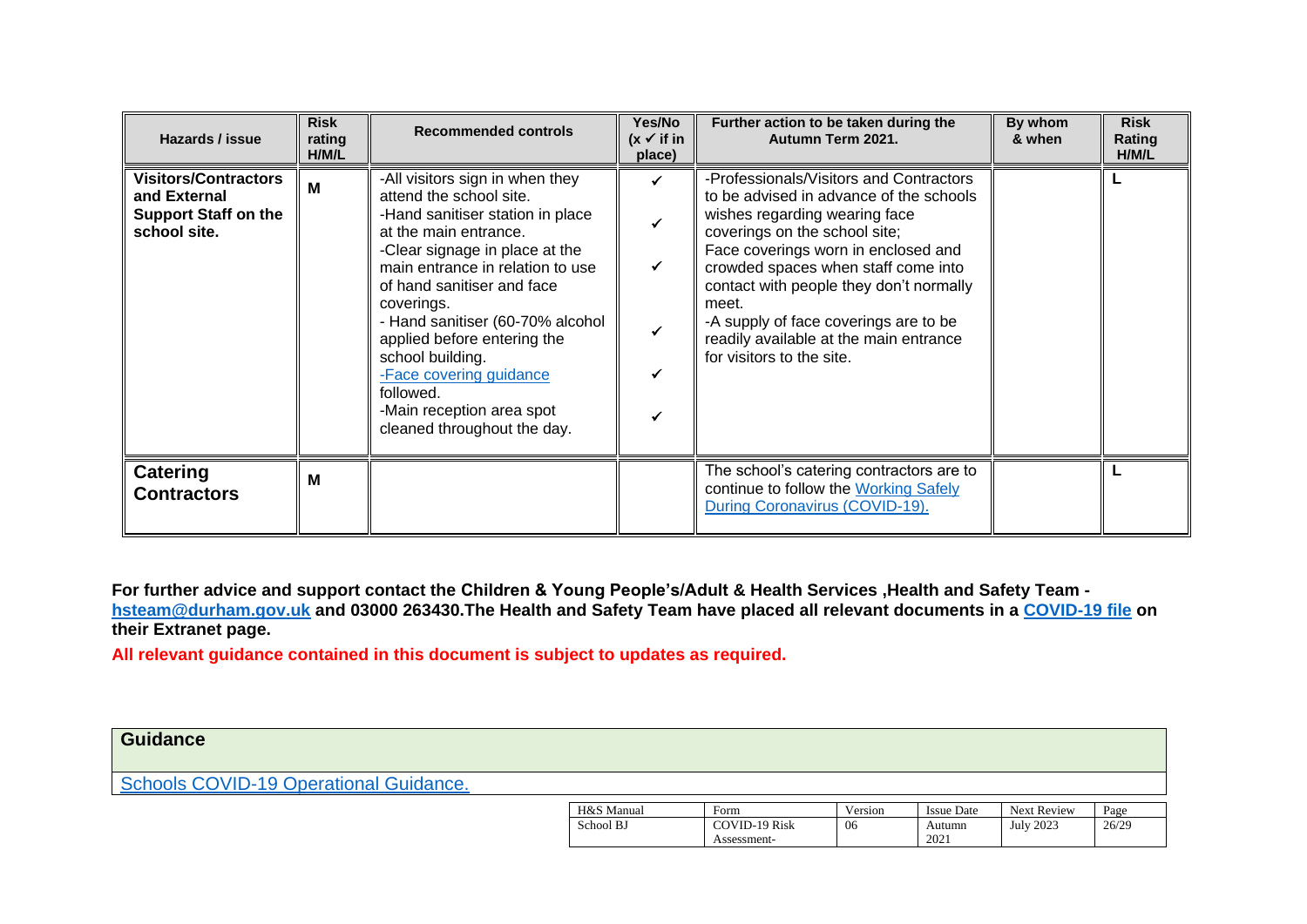[Early Years and Childcare settings.](https://www.gov.uk/government/publications/coronavirus-covid-19-early-years-and-childcare-closures/actions-for-early-years-and-childcare-providers-during-the-covid-19-pandemic)

[Further education, colleges, and providers.](https://www.gov.uk/government/publications/coronavirus-covid-19-maintaining-further-education-provision/further-education-covid-19-operational-guidance)

[Special schools, special post-16 providers and alternative provision.](https://www.gov.uk/government/publications/guidance-for-full-opening-special-schools-and-other-specialist-settings/rapid-asymptomatic-testing-in-specialist-settings-applies-from-step-4)

[Stay at home: guidance for households with possible or confirmed coronavirus \(COVID-19\) infection.](https://www.gov.uk/government/publications/covid-19-stay-at-home-guidance/stay-at-home-guidance-for-households-with-possible-coronavirus-covid-19-infection)

[Symptoms of coronavirus \(COVID-19\)](https://www.nhs.uk/conditions/coronavirus-covid-19/symptoms/)

[Rapid asymptomatic testing in specialist settings \(applies from step 4](https://www.gov.uk/government/publications/guidance-for-full-opening-special-schools-and-other-specialist-settings/rapid-asymptomatic-testing-in-specialist-settings-applies-from-step-4)

[Regular rapid lateral flow coronavirus \(COVID-19\) tests.](https://www.nhs.uk/conditions/coronavirus-covid-19/testing/regular-rapid-coronavirus-tests-if-you-do-not-have-symptoms/)

Report [a COVID-19 rapid lateral flow test result.](https://www.gov.uk/report-covid19-result)

[Book or manage your coronavirus \(COVID-19\) vaccination.](https://www.nhs.uk/conditions/coronavirus-covid-19/coronavirus-vaccination/book-coronavirus-vaccination/)

Coronavirus: how [to stay safe and help prevent the spread.](https://www.gov.uk/guidance/covid-19-coronavirus-restrictions-what-you-can-and-cannot-do)

[Use of PPE in education, childcare, and children's social care.](https://www.gov.uk/government/publications/safe-working-in-education-childcare-and-childrens-social-care/the-use-of-personal-protective-equipment-ppe-in-education-childcare-and-childrens-social-care-settings-including-for-aerosol-generating-procedure)

[Contact Tracing for Step 4 Onwards Frequently Asked questions read where need identified.](https://drive.google.com/drive/folders/1X5SgRwxSIBJNnAGnT8rroKeX8rVpXEJI?form=MY01SV&OCID=MY01SV)

## **Guidance**

[COVID-19: cleaning non-healthcare settings outside the home.](https://www.gov.uk/government/publications/covid-19-decontamination-in-non-healthcare-settings/covid-19-decontamination-in-non-healthcare-settings)

| H&S Manual | Form          | Version | <b>Issue Date</b> | <b>Next Review</b> | Page  |
|------------|---------------|---------|-------------------|--------------------|-------|
| School BJ  | COVID-19 Risk | 06      | Autumn            | <b>July 2023</b>   | 27/29 |
|            | Assessment-   |         | 2021              |                    |       |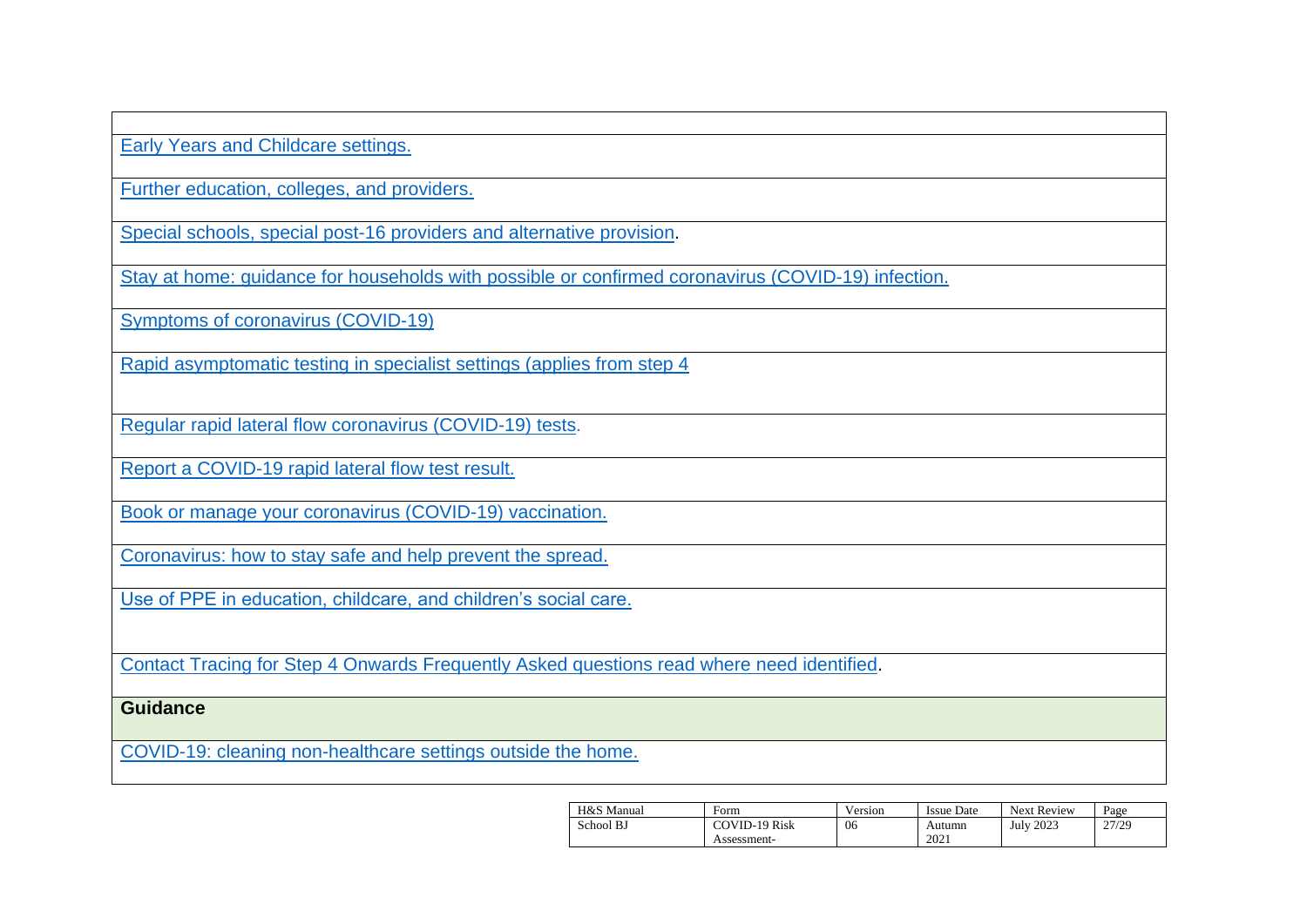[Contingency framework: education and childcare settings.](https://www.gov.uk/government/publications/coronavirus-covid-19-local-restrictions-in-education-and-childcare-settings/contingency-framework-education-and-childcare-settings)

[Face coverings: when to wear one, exemptions, and how to make your own.](https://www.gov.uk/government/publications/face-coverings-when-to-wear-one-and-how-to-make-your-own/face-coverings-when-to-wear-one-and-how-to-make-your-own)

[Red, amber, and green list](https://www.gov.uk/guidance/red-amber-and-green-list-rules-for-entering-england)

[Coronavirus \(COVID-19\): safer travel guidance for passengers](https://www.gov.uk/guidance/coronavirus-covid-19-safer-travel-guidance-for-passengers#checklists-for-safer-travel)

[Catch it, bin it, kill it.](https://www.infectionpreventioncontrol.co.uk/resources/catch-it-bin-it-kill-it-poster/)

E [Bug COVID-19 website.](https://e-bug.eu/eng_home.aspx?cc=eng&ss=1&t=Information%20about%20the%20Coronavirus)

COVID-19: cleaning [non-healthcare settings outside the home.](https://www.gov.uk/government/publications/covid-19-decontamination-in-non-healthcare-settings/covid-19-decontamination-in-non-healthcare-settings)

**HSE Guidance**

[HSE Ventilation guidance](https://www.hse.gov.uk/coronavirus/equipment-and-machinery/air-conditioning-and-ventilation/index.htm)

[CIBSE COVID-19](https://www.cibse.org/coronavirus-covid-19/emerging-from-lockdown)

**Kitchen Contractors**

[Working Safely During Coronavirus \(COVID-19\).](https://www.gov.uk/guidance/working-safely-during-covid-19/restaurants-pubs-bars-nightclubs-and-takeaway-services)

## **New and Expectant Mums**

[NHS Pregnancy and coronavirus \(COVID-19\)](https://www.nhs.uk/conditions/coronavirus-covid-19/people-at-higher-risk/pregnancy-and-coronavirus/)

**Guidance**

[How to avoid catching and spreading coronavirus](https://www.nhs.uk/conditions/coronavirus-covid-19/how-to-avoid-catching-and-spreading-coronavirus-covid-19/)

| H&S Manual | Form                 | Version | <b>Issue Date</b> | <b>Next Review</b> | Page  |
|------------|----------------------|---------|-------------------|--------------------|-------|
| School BJ  | <b>COVID-19 Risk</b> | 06      | Autumn            | <b>July 2023</b>   | 28/29 |
|            | Assessment-          |         | 2021              |                    |       |